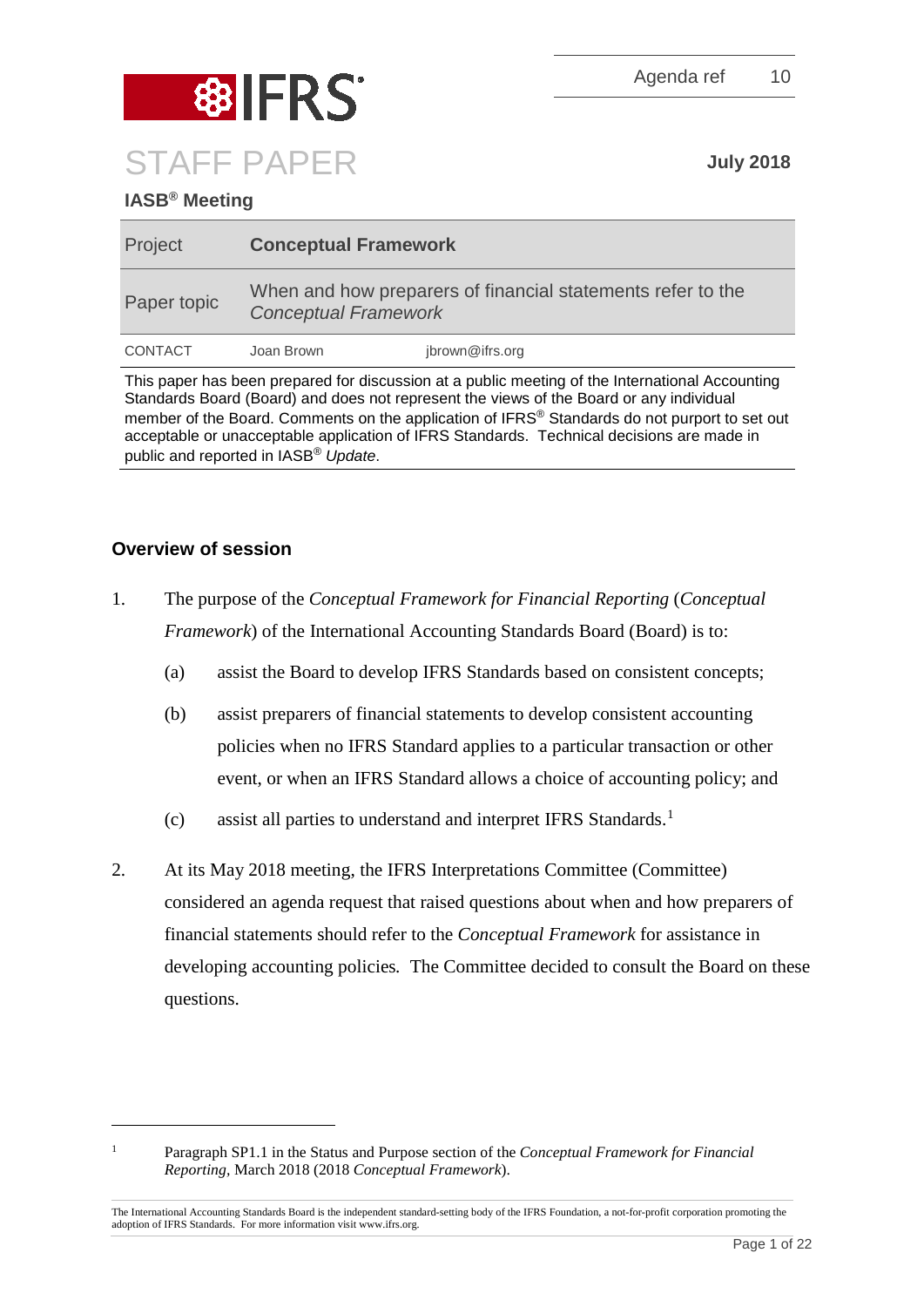- 3. The staff have sought to answer the questions within an analysis that:
	- (a) brings together conclusions that the Board and Committee have reached in previous discussions; and
	- (b) illustrates those conclusions using examples that the Board and Committee have previously discussed.
- 4. The purpose of this session is to obtain Board members' comments on the analysis.

# **Background**

<u>.</u>

## *The agenda request and IFRS Interpretations Committee conclusions*

- 5. The Committee was asked about the accounting for particular amounts of money that an entity deposits with a tax authority while still disputing its liability to pay those amounts. Depending on the outcome of the dispute (whether the entity is found to have a tax liability), the tax authority will either use the deposit to settle the entity's tax liability or refund the deposit to the entity. The Committee considered the request at its March [2](#page-1-0)018 and May 2018 meetings.<sup>2</sup> It has not yet published a tentative agenda decision.
- 6. The Committee considered whether the deposit gives rise to an asset, a contingent asset or neither. A contingent asset is a possible asset whose existence will be confirmed only by uncertain future events not wholly within the control of the entity.<sup>[3](#page-1-1)</sup>
- 7. The tax is not an income tax so it is not within the scope of IAS 12 *Income Taxes*. The Committee observed that if the deposit gives rise to a contingent asset, that contingent asset would be within the scope of IAS 37 *Provisions, Contingent Liabilities and Contingent Assets*. However, if the deposit gives rise to an asset, that asset would not clearly be captured within the scope of any IFRS Standard.

Conceptual Framework **│** When and how preparers of financial statements refer to the *Conceptual Framework*

<span id="page-1-0"></span><sup>2</sup> IFRS Interpretations Committee meeting, May 2018, Agenda Paper 2 *[Payments relating to taxes other](https://www.ifrs.org/-/media/feature/meetings/2018/may/ifric/ap02-payments-relating-to-taxes-other-than-income-tax.pdf)  [than income tax](https://www.ifrs.org/-/media/feature/meetings/2018/may/ifric/ap02-payments-relating-to-taxes-other-than-income-tax.pdf)*.

<span id="page-1-1"></span><sup>3</sup> Paragraph 10 of IAS 37 *Provisions, Contingent Liabilities and Contingent Assets*.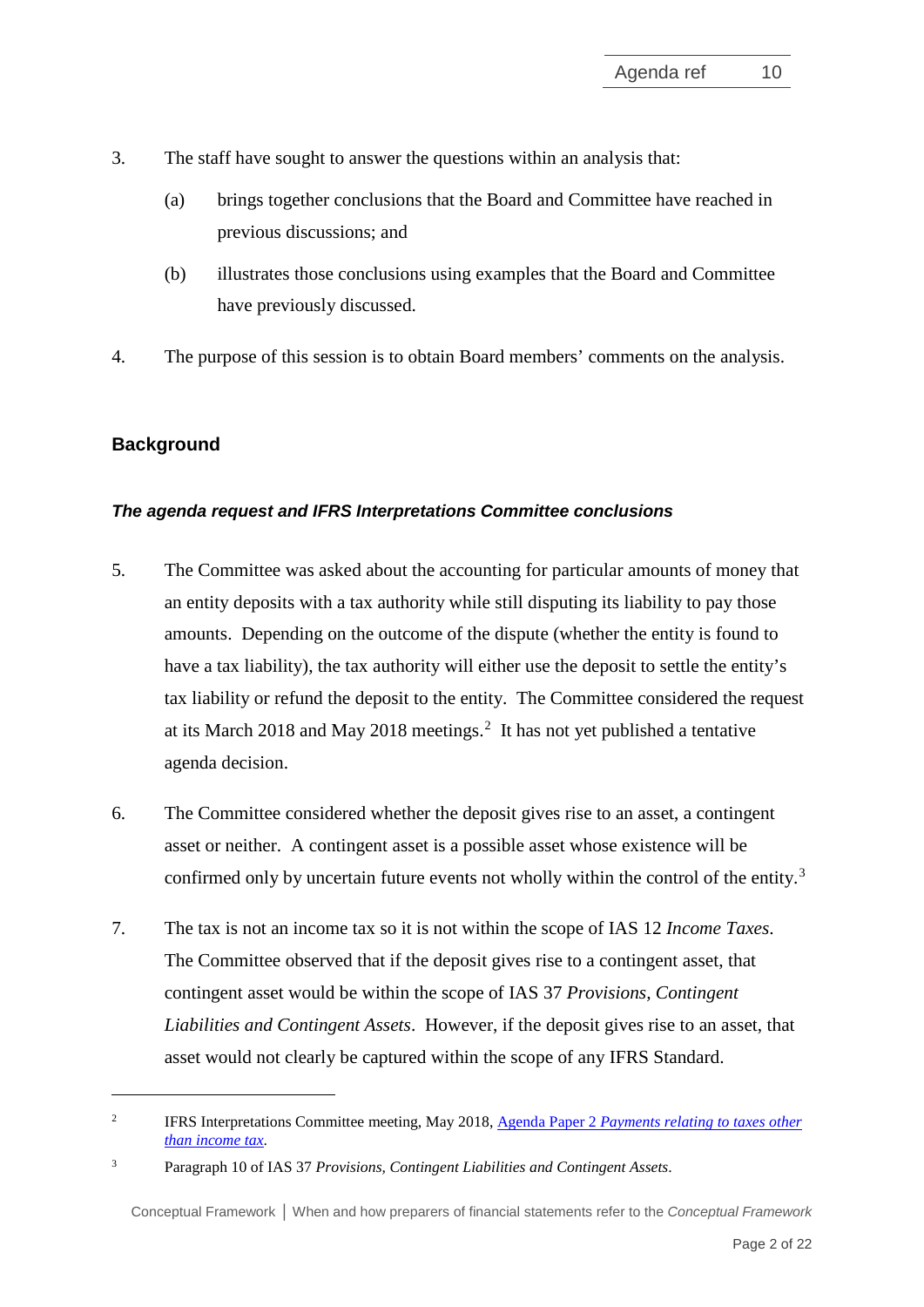- 8. The Committee noted that, in the absence an IFRS Standard that specifically applies to a transaction, an entity applies paragraphs 10–11 of IAS 8 *Accounting Policies, Changes in Accounting Estimates and Errors*. Paragraph 10 of IAS 8 requires preparers of an entity's financial statements to use their judgement in developing and applying an accounting policy that results in relevant and reliable information. Paragraphs 11 and 12 of IAS 8 set out a hierarchy of authoritative guidance that the preparers consider in making that judgement:
	- (a) paragraph 11 of IAS 8 requires preparers to refer to, and consider the applicability of, in descending order:
		- (i) the requirements in IFRS Standards dealing with similar and related issues; and
		- (ii) the definitions, recognition criteria and measurement concepts for assets, liabilities, income and expenses in the *Conceptual Framework*.
	- (b) paragraph 12 of IAS 8 states that preparers may also consider the most recent pronouncements of other standard-setting bodies that use a similar conceptual framework to develop accounting standards, other accounting literature and accepted industry practices, to the extent that these sources do not conflict with the sources in paragraph 11 of IAS 8.
- 9. In March 2018, the Board issued a revised *Conceptual Framework* (the 2018 *Conceptual Framework*). At the same time, it updated most of the references to earlier versions of the *Conceptual Framework* in IFRS Standards—including the reference in IAS 8—so that they now refer to the 2018 *Conceptual Framework*. Entities are required to apply the amended references for annual periods beginning on or after 1 January 2020. However, earlier application is permitted if an entity applies all the amendments at the same time. [4](#page-2-0) Consequently, if an entity is applying a reference to the *Conceptual Framework* during the transition period, it could be applying a reference to either the 2018 *Conceptual Framework* or an earlier version.

<sup>-</sup>

<span id="page-2-0"></span><sup>4</sup> *Amendments to References to the Conceptual Framework in IFRS Standards*, March 2018.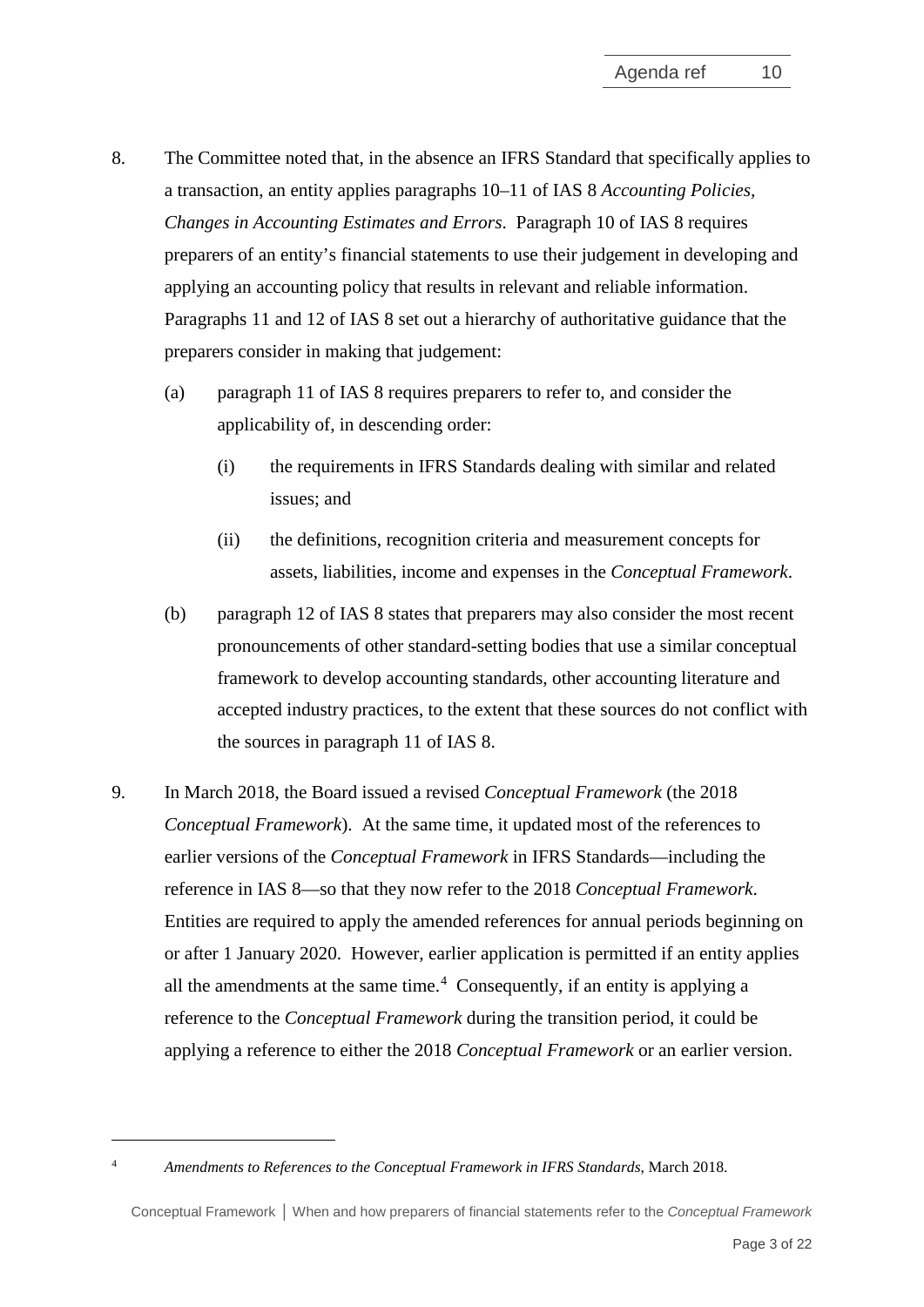- 10. In considering whether the deposit gives rise to an asset, the Committee applied the IAS 8 hierarchy and referred to the asset definition and supporting concepts in both the 2018 *Conceptual Framework* and the previous *Conceptual Framework* issued in 2010 (2010 *Conceptual Framework*). The staff paper for the Committee's May 2018 meeting explained the reason for referring to those asset definitions and concepts instead of the asset definition and requirements in IAS 38 *Intangible Assets*. The reason was that IAS 38 does not deal with issues similar or related to those arising for the tax deposit.
- 11. The Committee reached the same conclusions applying the asset definitions in both the 2010 *Conceptual Framework* and the 2018 *Conceptual Framework*. It concluded that, in the fact pattern described in the request, the tax deposit gives rise to an asset. It gives the entity a right that will produce economic benefits. The form of the economic benefits will depend on the outcome of the dispute—if the outcome is favourable to the entity, the economic benefits will be a cash refund; if the outcome is unfavourable, the economic benefits will be the use of the deposit to settle the entity's tax liability. The deposit does not give rise to a contingent (possible) asset because, although there is uncertainty about the form of the economic benefits, there is no uncertainty that the entity has a right to economic benefits in one form or another. Therefore, there is no uncertainty about whether an asset exists.
- 12. Example 4 in the Appendix to this paper discusses in more detail the Committee's conclusions and the basis for those conclusions.

## *Questions raised about the application of the Conceptual Framework definitions*

13. A stakeholder raised two concerns about the staff analysis, in particular the staff's reasons for referring to the *Conceptual Framework*, instead of IAS 38, to determine whether the tax deposit meets the definition of an asset: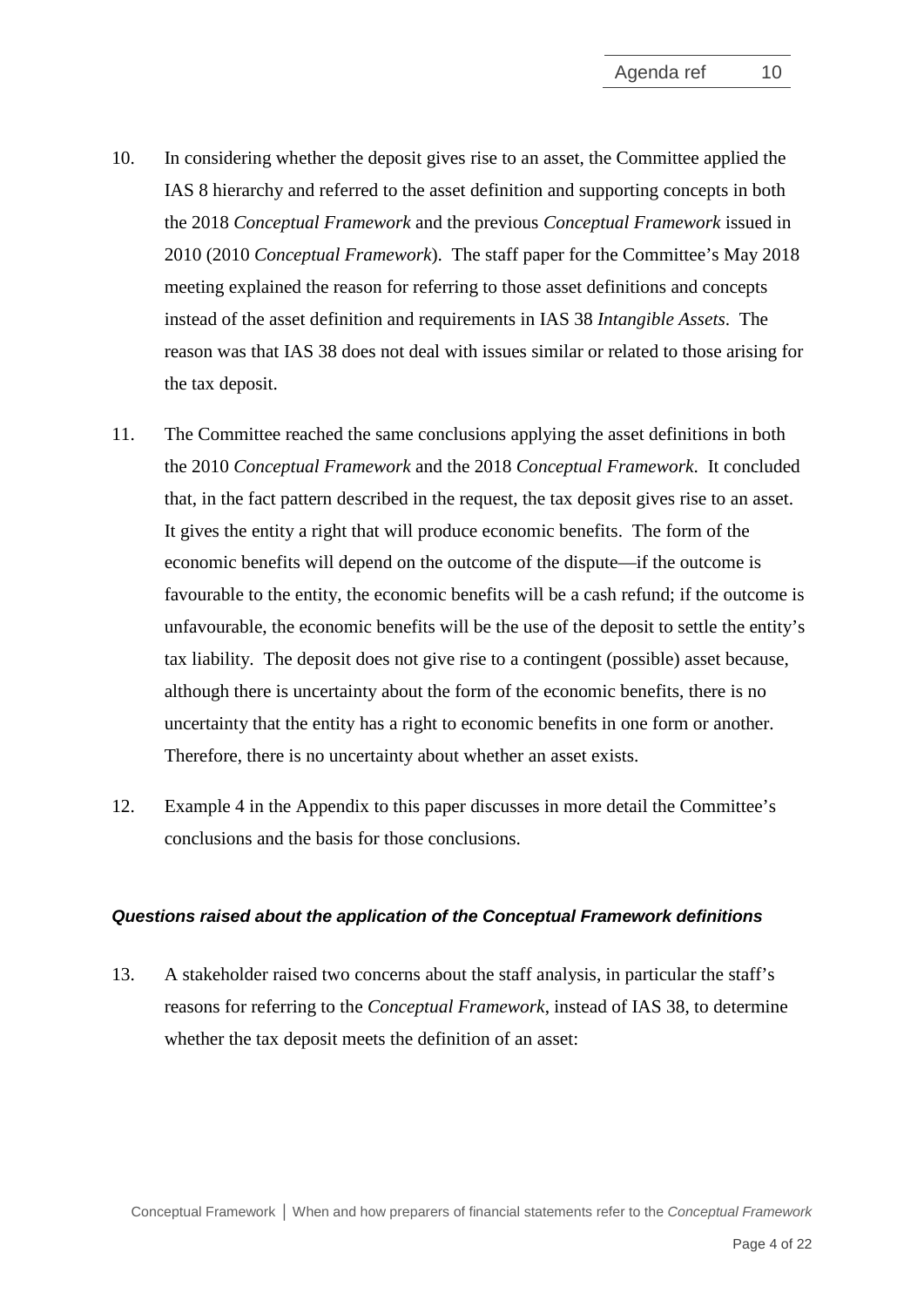- (a) in the stakeholder's view, the staff seemed to have concluded that IAS 38 does not deal with similar or related issues because the tax deposit asset is not the same as assets within the scope of IAS 38. The stakeholder observed that such reasoning, if taken to its logical conclusion, might stop preparers of financial statements from ever developing an accounting policy by analogy to the requirements of other IFRS Standards—the IAS 8 hierarchy only ever applies to transactions that are not the same as the transactions to which IFRS Standards specifically apply. In the stakeholder's view, there is a particular risk that, for transactions for which there is little or no specific guidance in the *Conceptual Framework*, preparers developing an accounting policy applying the IAS 8 hierarchy will feel free to consider the requirements of other standard-setting bodies, even if those requirements conflict with IFRS requirements for similar transactions.
- (b) the stakeholder also questioned why the staff analysis made no reference to IAS 1 *Presentation of Financial Statements*. Paragraph 15 of IAS 1 states that:

Financial statements shall present fairly the financial position, financial performance and cash flows of an entity. Fair presentation requires the faithful representation of the effects of transactions, other events and conditions in accordance with the definitions and recognition criteria for assets, liabilities, income and expenses set out in the *Conceptual Framework for Financial Reporting (Conceptual Framework)*. The application of IFRSs, with additional disclosure when necessary, is presumed to result in financial statements that achieve a fair presentation.

The stakeholder suggested that, in the absence of an IFRS Standard that specifically applies to a transaction, it may be paragraph 15 of IAS 1 and not paragraph 11 of IAS 8 that requires a preparer of financial statements to refer to the *Conceptual Framework*. In which case, for the example considered by the Committee, the question of whether other IFRS Standards deal with similar or related issues may be irrelevant.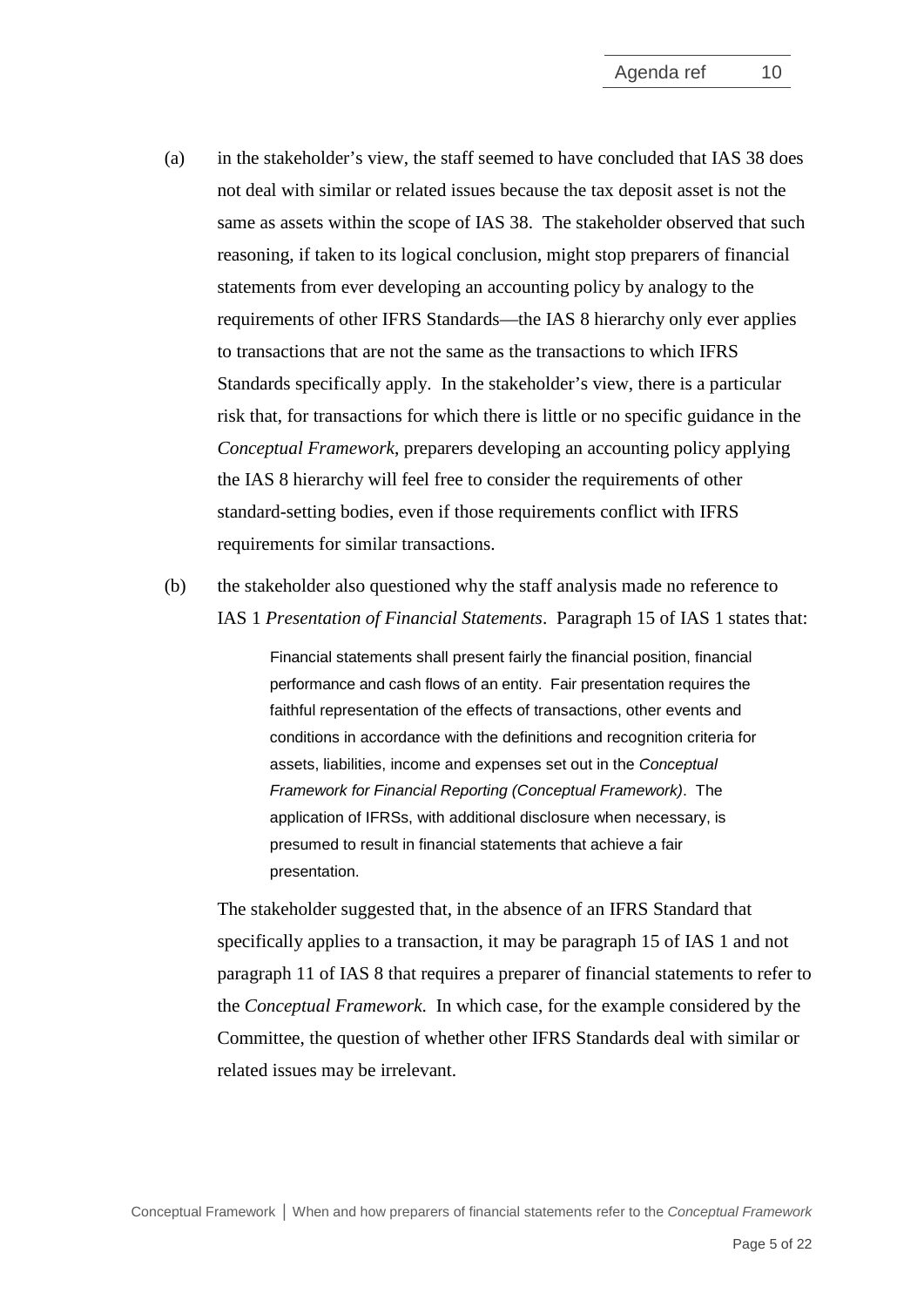## **Staff analysis**

- 14. In our analysis of the tax deposits, the staff did not intend to imply that preparers of financial statements would never develop an accounting policy by reference to IFRS Standards dealing with similar or related issues. In observing that IAS 38 does not deal with issues similar or related to those arising in deciding whether the tax deposit is an asset, we noted that the assets within the scope of IAS 38 are non-monetary assets, and so are different from the monetary asset that would arise from a tax deposit. But we further noted that the issues that IAS 38 deals with—primarily issues relating to separability from goodwill and uncertainty about the probability or amount of potential future economic benefits—are not similar to the issues that arise for a tax deposit. The issue for a tax deposit relates to the possibility that the deposit might not be refunded but might instead be used settle a tax liability. We noted that, unlike IAS 38, the 2018 *Conceptual Framework* specifically deals with this issue—it cites examples of different ways in which an asset could produce economic benefits for an entity. One of those ways is by enabling the entity to extinguish liabilities.<sup>[5](#page-5-0)</sup>
- 15. The staff agree with the stakeholder that an analysis of when and how preparers of financial statements refer to the *Conceptual Framework* should consider the requirements in paragraph 15 of IAS 1. However, we do not think that these requirements would be applied instead of the IAS 8 hierarchy. Paragraph 15 of IAS 1 needs to be read in the context of paragraph 17 of that Standard, which provides further guidance on how to achieve the 'fair presentation' required by paragraph 15. Paragraph 17 states that:
	- (a) in virtually all circumstances, an entity achieves a fair presentation by compliance with applicable IFRS Standards;
	- (b) a fair presentation also requires an entity to select and apply accounting policies in accordance with IAS 8; and

<span id="page-5-0"></span><sup>5</sup> Paragraph 4.16(e) of the 2018 *Conceptual Framework*.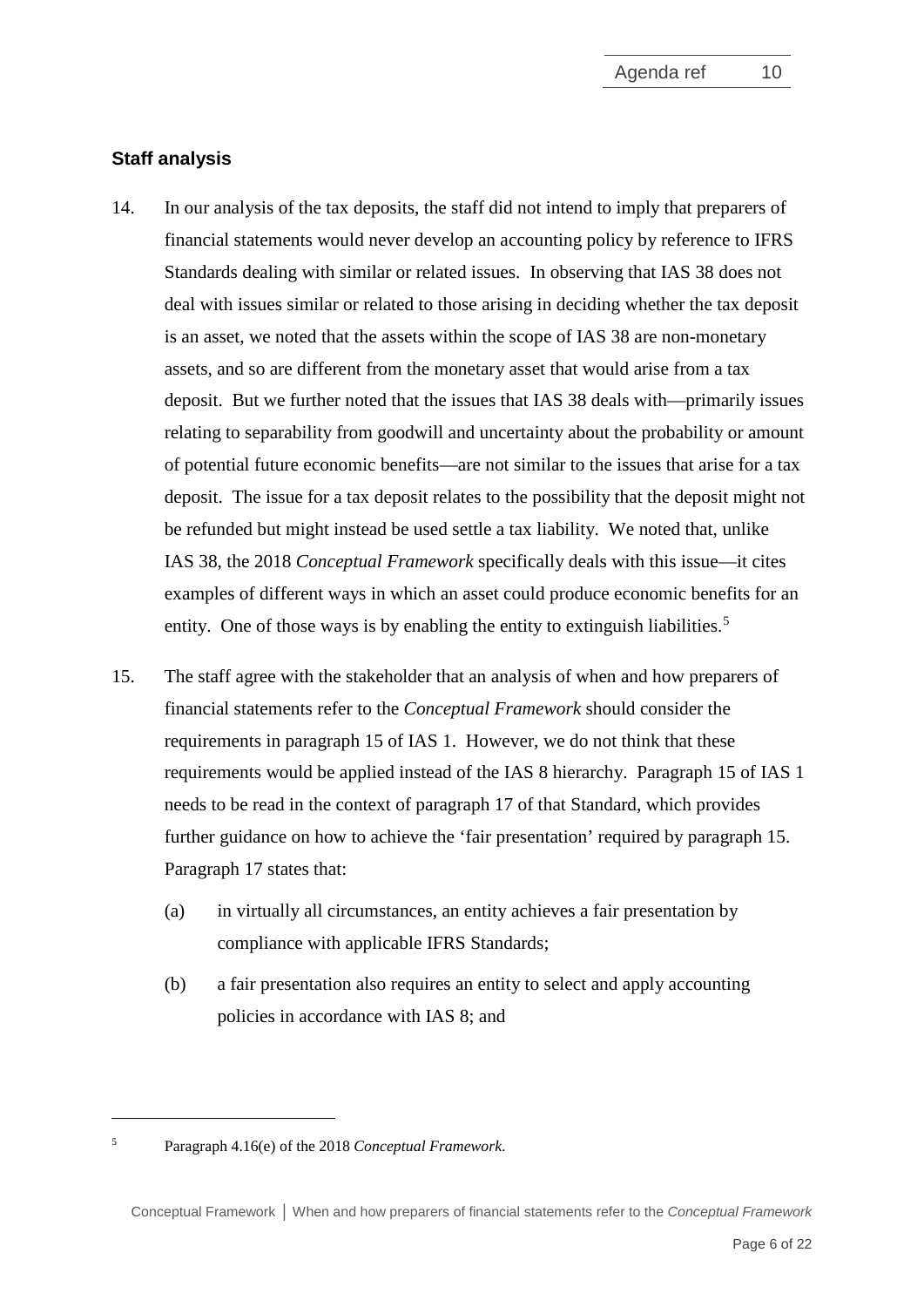- (c) IAS 8 sets out a hierarchy of authoritative guidance that the preparers of an entity's financial statements consider in the absence of an IFRS Standard that specifically applies to an item.<sup>[6](#page-6-0)</sup>
- 16. In other words, the requirements of paragraph 15 of IAS 1 are implemented by applying the requirements of IAS 8. They do not override the requirements of IAS8.
- 17. The Committee has asked the Board for further clarification of when and how preparers of financial statements should refer to the *Conceptual Framework* for assistance in developing accounting policies. The staff have prepared an analysis for consideration by the Board. It is set out in the appendix to this paper. The analysis:
	- (a) brings together conclusions that the Board and Committee have reached in previous discussions;
	- (b) illustrates those conclusions using examples that the Board and Committee have previously discussed, including an example of a transaction for which preparers of financial statements might develop an accounting policy by reference to IFRS Standards dealing with similar and related issues.
	- (c) includes an analysis of the interaction between IAS 1 and IAS 8.

# **Question for the Board**

-

# **Question for the Board**

Do you have any comments on the staff analysis in the appendix to this paper?

<span id="page-6-0"></span><sup>6</sup> Paragraph 17(a) of IAS 1 *Presentation of Financial Statements*.

Conceptual Framework **│** When and how preparers of financial statements refer to the *Conceptual Framework*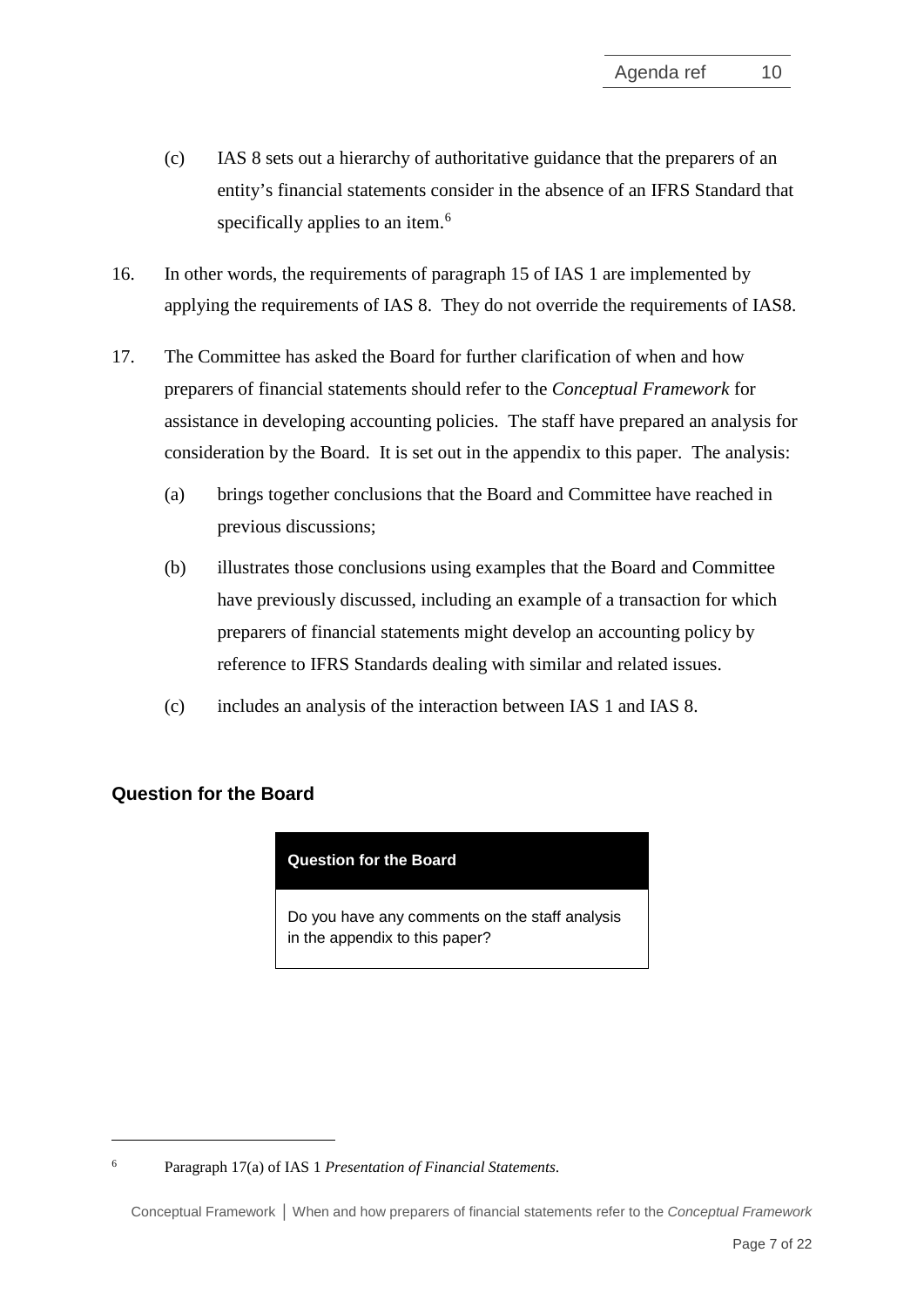# **APPENDIX**

# **Staff analysis—when and how preparers of financial statements refer to the** *Conceptual Framework*

## **About the** *Conceptual Framework*

The *Conceptual Framework for Financial Reporting* (*Conceptual Framework*) of the International Accounting Standards Board (Board) describes the objective of, and the concepts for, general purpose financial reporting. Some IFRS Standards contain references to the *Conceptual Framework*.

In March 2018, the Board issued a revised *Conceptual Framework* (the 2018 *Conceptual Framework*). At the same time, it updated most of the references to earlier versions of the *Conceptual Framework* in IFRS Standards, so that they now refer to the 2018 *Conceptual Framework*.

Entities are required to apply the amended references for annual periods beginning on or after 1 January 2020. However, earlier application is permitted if an entity applies all the amendments at the same time.<sup>7</sup> Consequently, if an entity is applying a reference to the *Conceptual Framework* during this transition period, it could be applying a reference to either the 2018 *Conceptual Framework* or an earlier version.

The illustrative examples in this appendix assume that the entities described are applying references to the 2018 *Conceptual Framework*.

A1. This appendix explains when and how preparers of financial statements refer to the *Conceptual Framework* for assistance in developing accounting policies.

<span id="page-7-0"></span><sup>-</sup>

<sup>7</sup> *Amendments to References to the Conceptual Framework in IFRS Standards*, March 2018.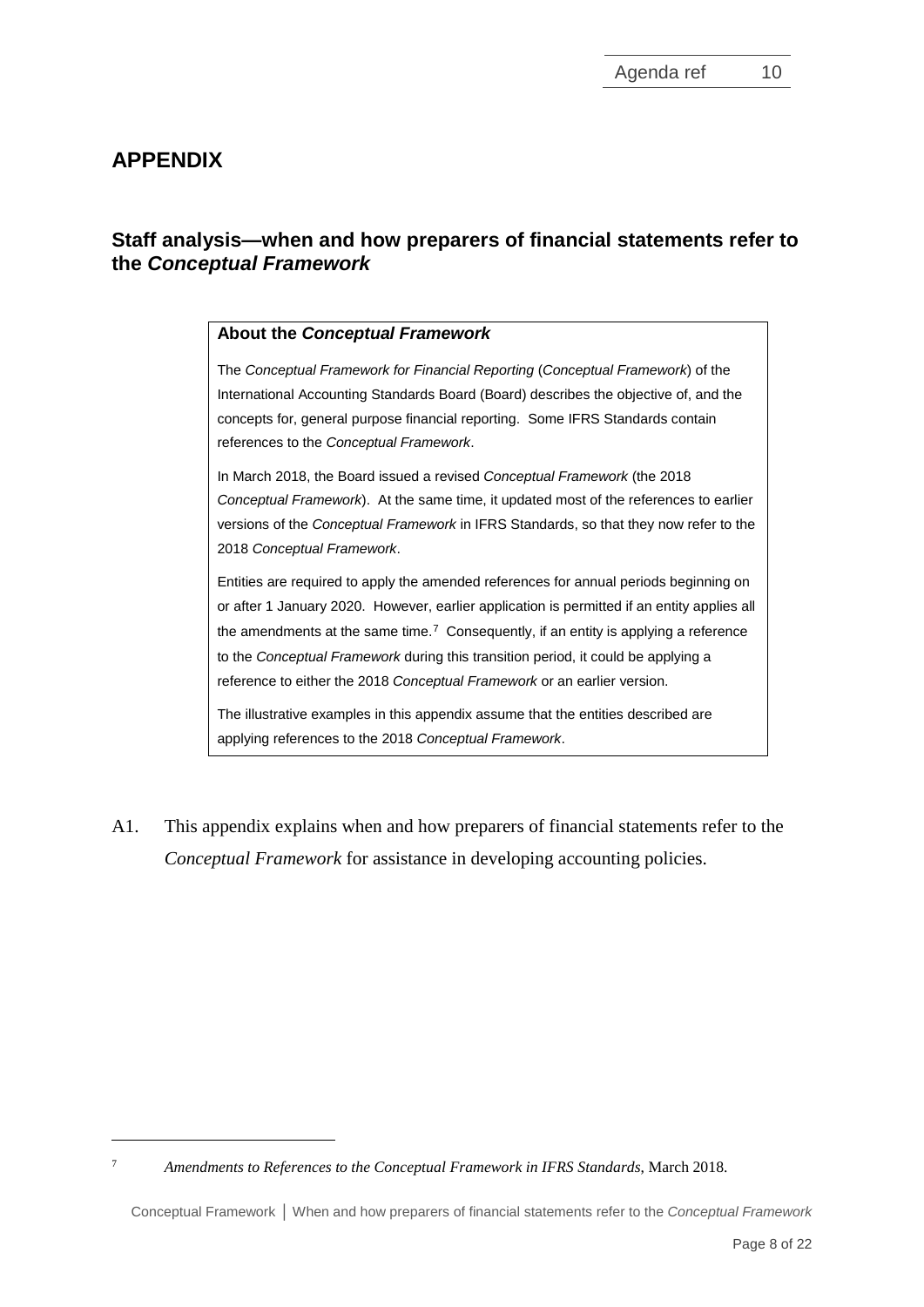# **If an IFRS Standard specifically applies to a transaction, an entity applies that Standard**

- A2. If an IFRS Standard specifically applies to a transaction, other event or condition, an entity applies the requirements of that Standard, even if those requirements conflict with concepts in the *Conceptual Framework*.
- A3. An entity applies the requirements of the Standard because:
	- (a) IAS 1 *Presentation of Financial Statements* requires financial statements to present fairly the financial position, financial performance and cash flows of an entity. It makes a general statement that fair presentation requires the faithful representation of the effects of transactions, other events and conditions in accordance with the definitions and recognition criteria for assets, liabilities, income and expenses set out in the *Conceptual Framework*. It goes on to provide more specific requirements. It states that:
		- (i) the application of IFRS Standards, with additional disclosures when necessary, is presumed to result in financial statements that achieve a fair presentation;
		- (ii) in virtually all circumstances, an entity achieves a fair presentation by compliance with applicable IFRS Standards; and
		- (iii) a fair presentation also requires an entity to select and apply accounting policies in accordance with IAS 8 *Accounting Policies, Changes in Accounting Estimates and Errors*. [8](#page-8-0)
	- (b) IAS 8 states that when an IFRS Standard specifically applies to a transaction, other event or condition, the accounting policy or policies applied to that item are determined by applying that Standard.<sup>[9](#page-8-1)</sup>

<span id="page-8-0"></span><sup>8</sup> Paragraphs 15 and 17 of IAS 1*.*

<span id="page-8-1"></span><sup>9</sup> Paragraph 7 of IAS 8 *Accounting Policies, Changes in Accounting Estimates and Errors*.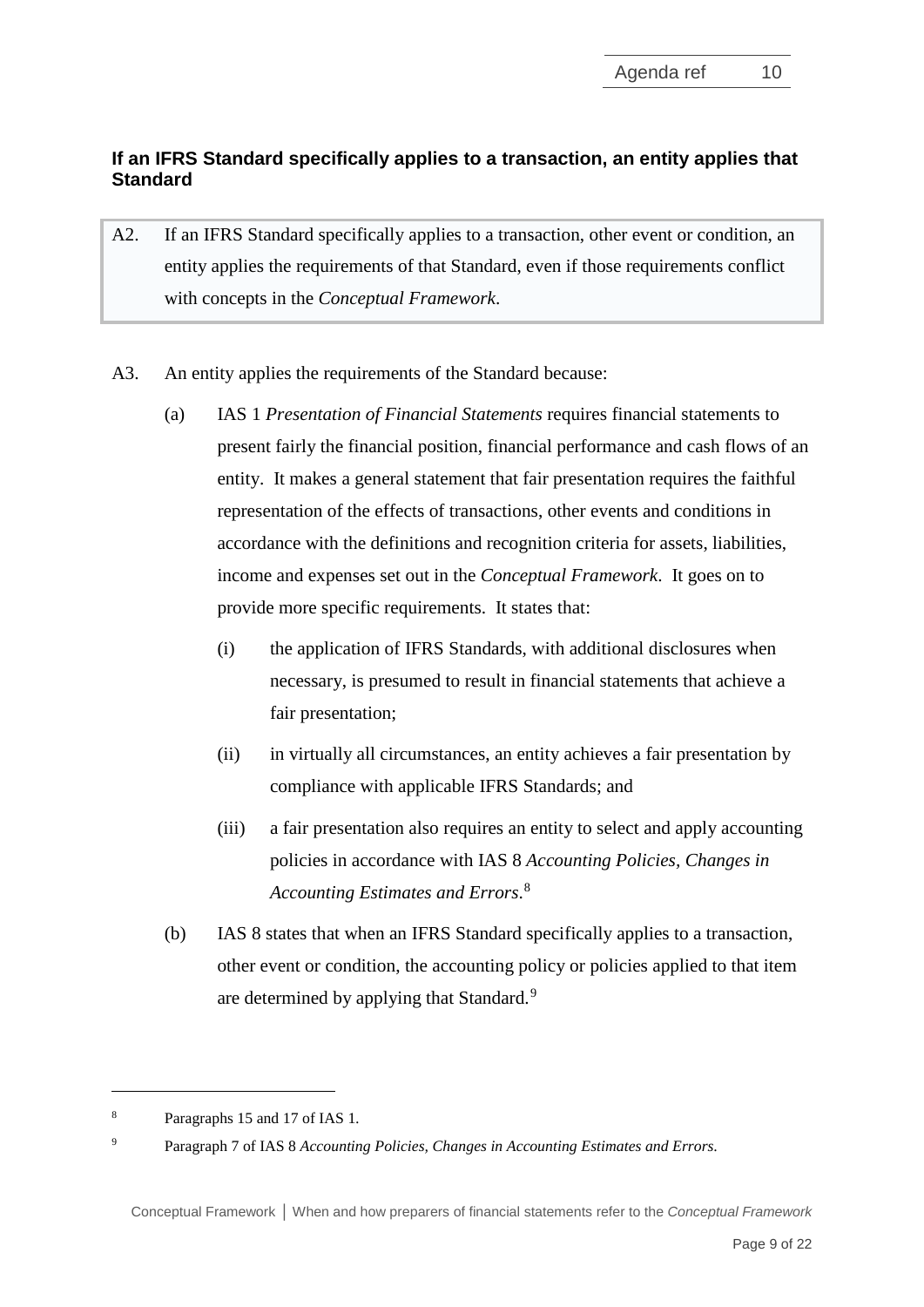(c) the first section of the *Conceptual Framework* explains its status and purpose. It confirms that the *Conceptual Framework* is not a Standard and that nothing in the *Conceptual Framework* overrides any Standard or any requirement in a Standard<sup>[10](#page-9-0)</sup>

### **Example 1—Levy triggered when entity generates revenue in two years**

A government charges a levy on entities as soon as they generate revenue in 20X1. The amount each entity pays is calculated by reference to the revenue the entity generated in 20X0. The levy is within the scope of IFRIC 21 *Levies*.

An entity's reporting period ends on 31 December 20X0. The entity generated revenue in 20X0, and in 20X1 it starts to generate revenue on 3 January 20X1.

### **IFRIC 21**

IFRIC 21 states that the event that gives rise to a liability to pay the levy is the event that triggers the payment of the levy, which in this example is the generation of revenue in 20X1. The generation of revenue in 20X0 is necessary. However, it is not sufficient, even if the entity will be economically compelled to generate revenue in 20X1. Applying IFRIC 21, the entity does not recognise a liability in the reporting period ending on 31 December 20X0. It first recognises a liability on 3 January 20X1.[11](#page-9-1)

### **Conceptual Framework**

If the entity were to apply the concepts in the 2018 *Conceptual Framework*, it might recognise a liability earlier. Applying the concepts, the liability to pay the levy would be viewed as arising when the entity:

- (a) has obtained economic benefits or taken an action;
- (b) as a consequence, will or may have to pay a levy that it would not otherwise have had to pay; and
- (c) has no practical ability to avoid paying the levy. [12](#page-9-2)

<span id="page-9-0"></span><sup>10</sup> Paragraph SP1.2 in the Status and Purpose section of the 2018 *Conceptual Framework.*

<span id="page-9-1"></span><sup>11</sup> Paragraphs 8–9 of IFRIC 21 *Levies* and Example 2 in the Illustrative Examples on IFRIC 21.

<span id="page-9-2"></span><sup>12</sup> Paragraphs 4.29 and 4.43 of 2018 *Conceptual Framework*.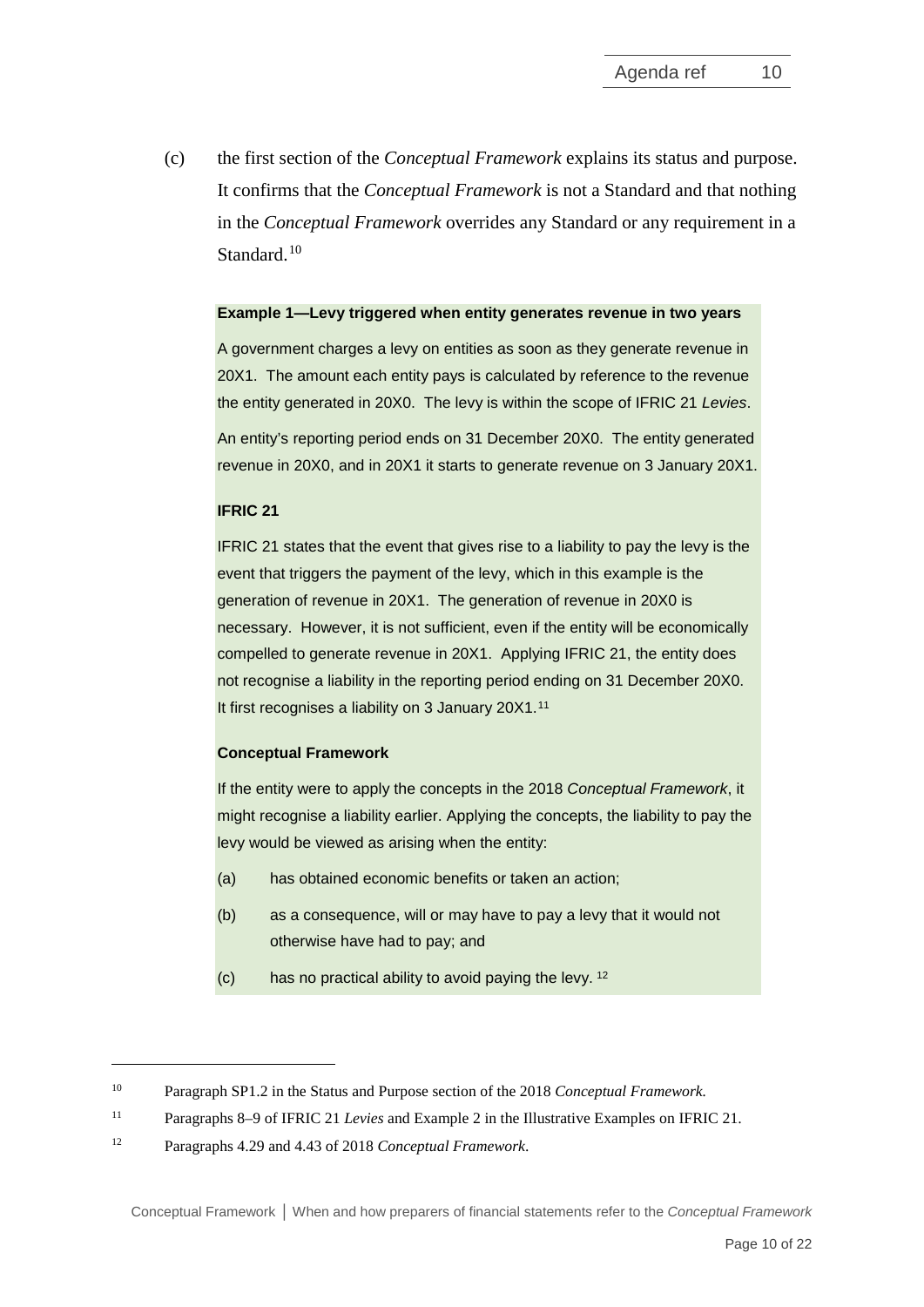Conditions (a) and (b) are satisfied progressively in 20X0 as the entity generates revenue in that year. If at that time the entity has no practical ability to avoid generating revenue in 20X1, condition (c) is also satisfied. The liability would be viewed as accumulating as the entity generates revenue in 20X0.[13](#page-10-0)

### **IFRS requirements**

Because IFRIC 21 specifically applies to this levy and addresses the timing of liability recognition, the entity applies the requirements of IFRIC 21—not the concepts in the *Conceptual Framework*—to determine when to recognise a liability.

# **Example 2—Classification of financial instrument with no contractual obligation to deliver cash or another financial asset**

An entity issues a financial instrument. The terms of the instrument give the entity no obligation to pay dividends or interest to holders of the instrument, and no obligation to redeem the instrument. However, the instrument includes a 'dividend blocker'—a term specifying that the entity cannot pay dividends to its ordinary shareholders unless it has paid dividends of a specified amount to holders of the instrument. The effect of the dividend blocker is that the entity may be economically compelled to pay dividends of the specified amount to instrument holders, despite having no contractual obligation to do so.

The instrument is within the scope of IAS 32 *Financial Instruments— Presentation*.

## **IAS 32**

<u>.</u>

IAS 32 specifies how issuers of financial instruments classify the instruments. For an issuer to classify an instrument as an equity instrument rather than a liability, among other things the instrument must include no contractual obligation to deliver cash or another financial asset to another entity.<sup>14</sup>

In 2006, the Board considered whether economic compulsion affects the classification of a financial instrument. It confirmed that a contractual

Conceptual Framework **│** When and how preparers of financial statements refer to the *Conceptual Framework*

<span id="page-10-0"></span><sup>13</sup> IASB meeting, October 2016, Agenda Paper 10C *[Conceptual Framework—Testing the proposed asset](https://www.ifrs.org/-/media/feature/meetings/2016/october/iasb/conceptual-framework/ap10c-testing-proposed-asset-liability-definitions-illustrative-examples.pdf)  [and liability definitions—illustrative examples](https://www.ifrs.org/-/media/feature/meetings/2016/october/iasb/conceptual-framework/ap10c-testing-proposed-asset-liability-definitions-illustrative-examples.pdf)*, Example 2.5(a).

<span id="page-10-1"></span><sup>14</sup> Paragraph 16(a)(i) of IAS 32 *Financial Instruments—Presentation*.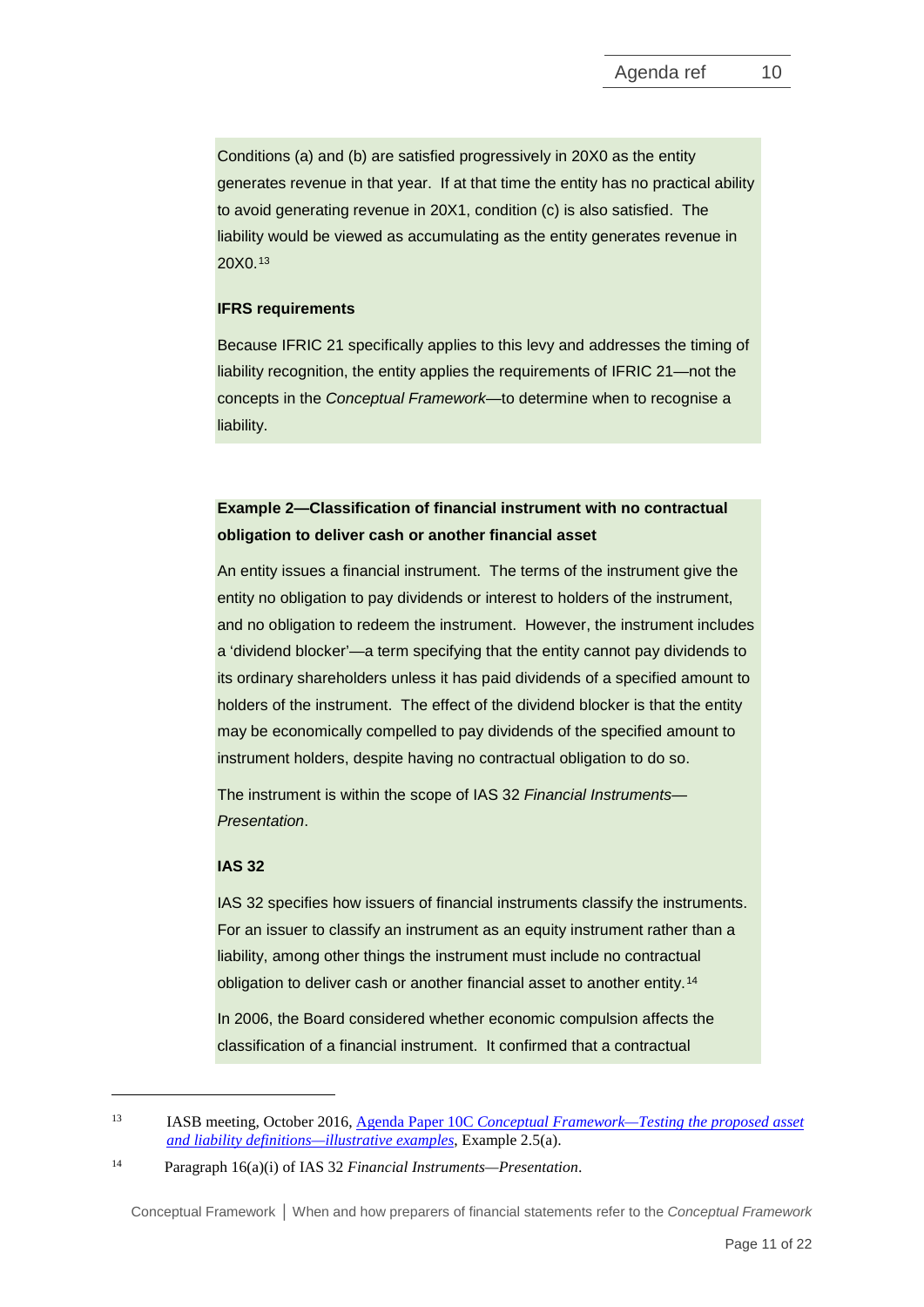obligation to deliver cash or another financial asset to the holder of an instrument must be established through the terms and conditions of the instrument—IAS 32 does not require or permit factors not within the contractual arrangement to be taken into consideration. Thus, by itself, economic compulsion would not result in a financial instrument being classified as a liability applying IAS 32.[15](#page-11-0)

So, applying IAS 32, the entity classifies the instrument considering only its contractual obligations. Any economic compulsion to pay dividends to ordinary shareholders does not affect the classification.

#### **Conceptual Framework**

The 2018 *Conceptual Framework* defines a liability as a present obligation of an entity to transfer an economic resource as a result of past events. It defines an obligation as a duty or responsibility that an entity has no practical ability to avoid. It notes that in some cases, an entity may have no practical ability to avoid a transfer if any action that it could take to avoid the transfer would have economic consequences significantly more adverse than the transfer itself.[16](#page-11-1)

### **IFRS requirements**

Because IAS 32 specifically applies to this financial instrument and addresses its classification, the entity applies the requirements of IAS 32—not concepts in the *Conceptual Framework*—to classify the instrument.

<span id="page-11-0"></span><sup>15</sup> IFRIC *Update*, November 2006, *Classification of a financial instrument as liability or equity*.

<span id="page-11-1"></span><sup>16</sup> Paragraphs 4.26, 4.29 and 4.34 of the 2018 *Conceptual Framework*.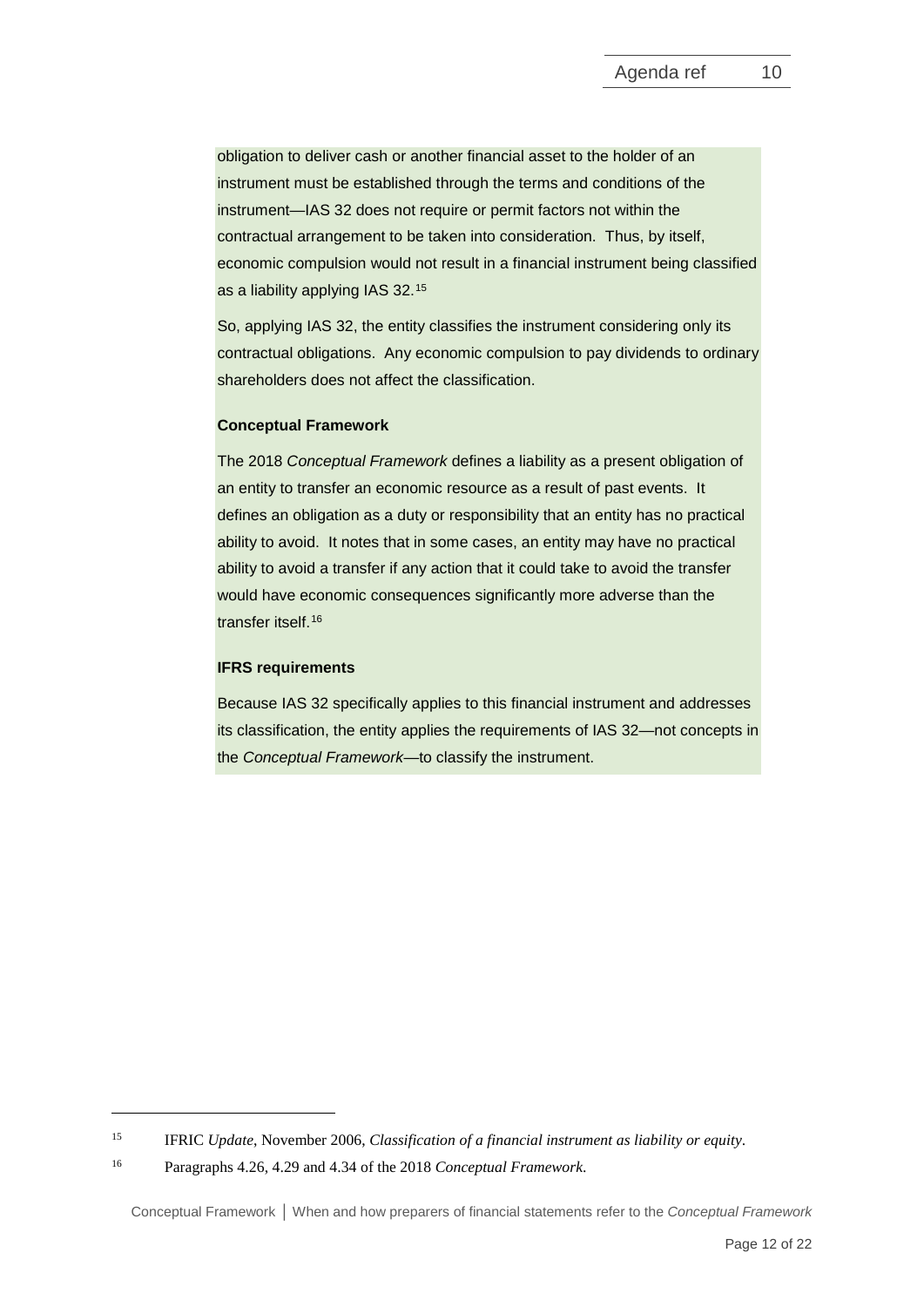# **For most transactions there is an IFRS Standard that specifically applies**

- A4. For most transactions, other events or conditions there is an IFRS Standard that specifically applies.
- A5. This is especially the case for transactions, other events or conditions that give rise to liabilities, because the scope of one IFRS Standard—IAS 37 *Provisions, Contingent Liabilities and Contingent Assets*—is defined broadly. The scope of IAS 37 includes all liabilities of uncertain timing or amount that are not within the scope of another IFRS Standard, and all contingent liabilities that are not within the scope of another IFRS Standard. Such liabilities and contingent liabilities could include, for example:
	- (a) obligations or possible obligations to pay taxes or levies that are not within the scope of IAS 12 *Income Taxes* (because their amount is based on a measure other than taxable profits) and are not within the scope of the financial instruments standards (because they arise from government legislation, not from contracts).
	- (b) non-contractual obligations (or possible obligations) to pay cash that arise from events other than transactions, such as obligations (or possible obligations) to compensate other parties for acts of wrong-doing.
	- (c) performance obligations that are outside the scope of IFRS 15 *Revenue from Contracts with Customers* because they are statutory obligations to society at large (for example, asset decommissioning obligations), not contractual obligations to customers.
	- (d) liabilities for onerous contracts, other than some types of contract for which another IFRS Standard (for example, IFRS 17 *Insurance Contracts*) contains specific requirements. Onerous contracts within the scope of IAS 37 can include both sales contracts and purchase contracts.
	- (e) additional obligations (or possible obligations) arising from an entity's past practices, published policies or statements, if those obligations are not within the scope of another IFRS Standard.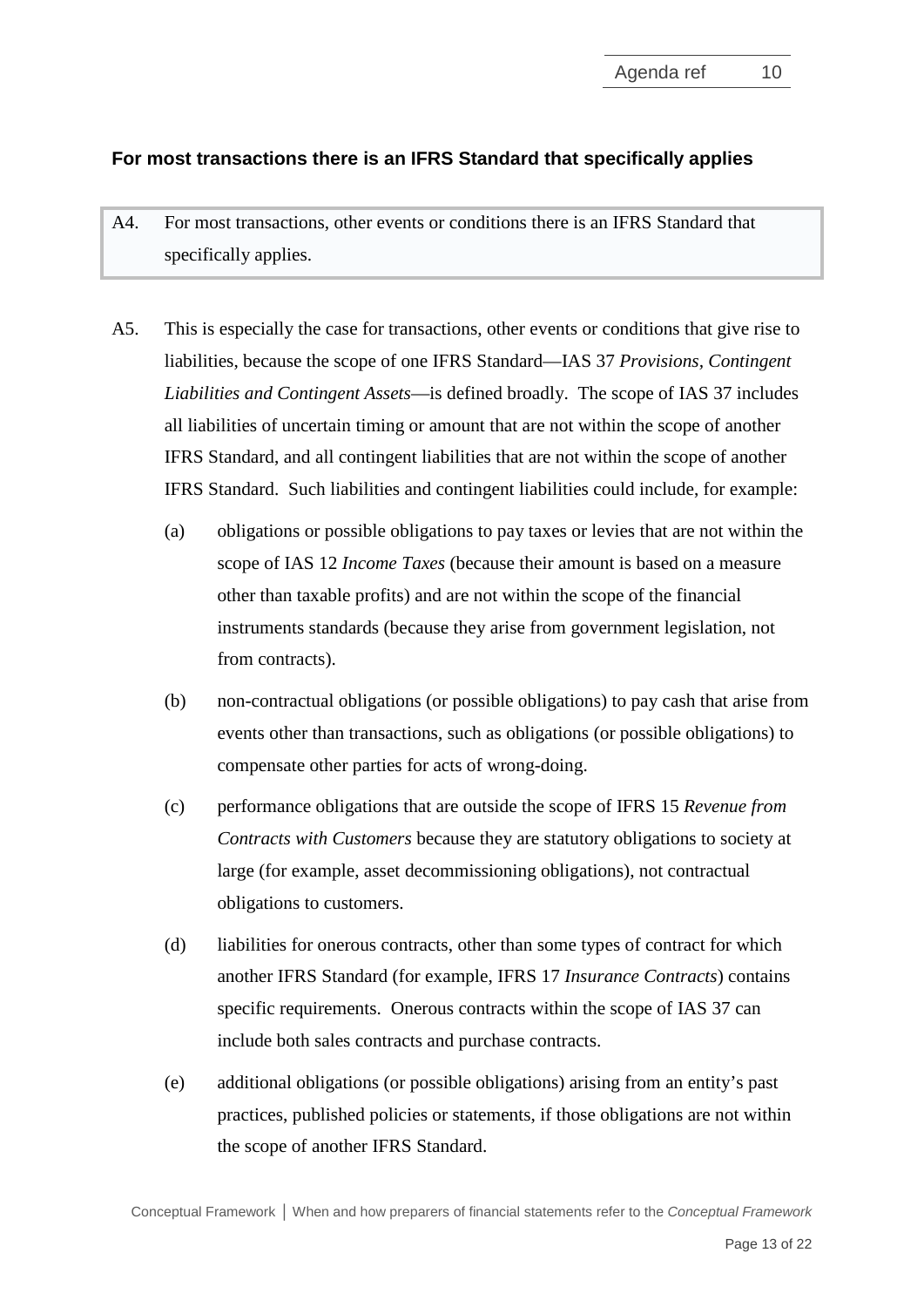A6. Furthermore, IAS 37 covers many aspects of accounting for items within its scope—it specifies which transactions and events give rise to a liability, the criteria that must be met for recognition of the liability, how an entity measures recognised liabilities initially and subsequently, and what information an entity discloses about both recognised liabilities and unrecognised contingent liabilities. It also addresses many of the issues that can arise in accounting for liabilities of uncertain timing or amount uncertainty about whether an obligation exists (especially if there is a dispute or the obligation is not legally enforceable), uncertainty about when an obligation arises (especially if the outcome depends on the entity's future actions), uncertainty about the outflows that will be required to settle the obligation, and how to deal with the time value of money.

# **If no IFRS Standard specifically applies, preparers refer first to requirements in IFRS Standards dealing with similar and related issues**

- A7. If no IFRS Standard specifically applies to a transaction, event or other condition, preparers of financial statements refer first to requirements in IFRS Standards dealing with similar and related issues, if there are any such Standards.
- A8. IAS 1 states that a fair presentation of an entity's financial position, financial performance and cash flows requires an entity to select and apply accounting policies in accordance with IAS 8. It notes that IAS 8 sets out a hierarchy of authoritative guidance that preparers of financial statements consider in the absence of an IFRS Standard that specifically applies to an item.<sup>[17](#page-13-0)</sup>
- A9. IAS 8 specifies that, in the absence of an IFRS Standard that specifically applies to a transaction, event or other condition, preparers use judgement in developing and applying an accounting policy that results in relevant and reliable information. IAS 8

-

<span id="page-13-0"></span><sup>&</sup>lt;sup>17</sup> Paragraph  $17(a)$  of IAS 1.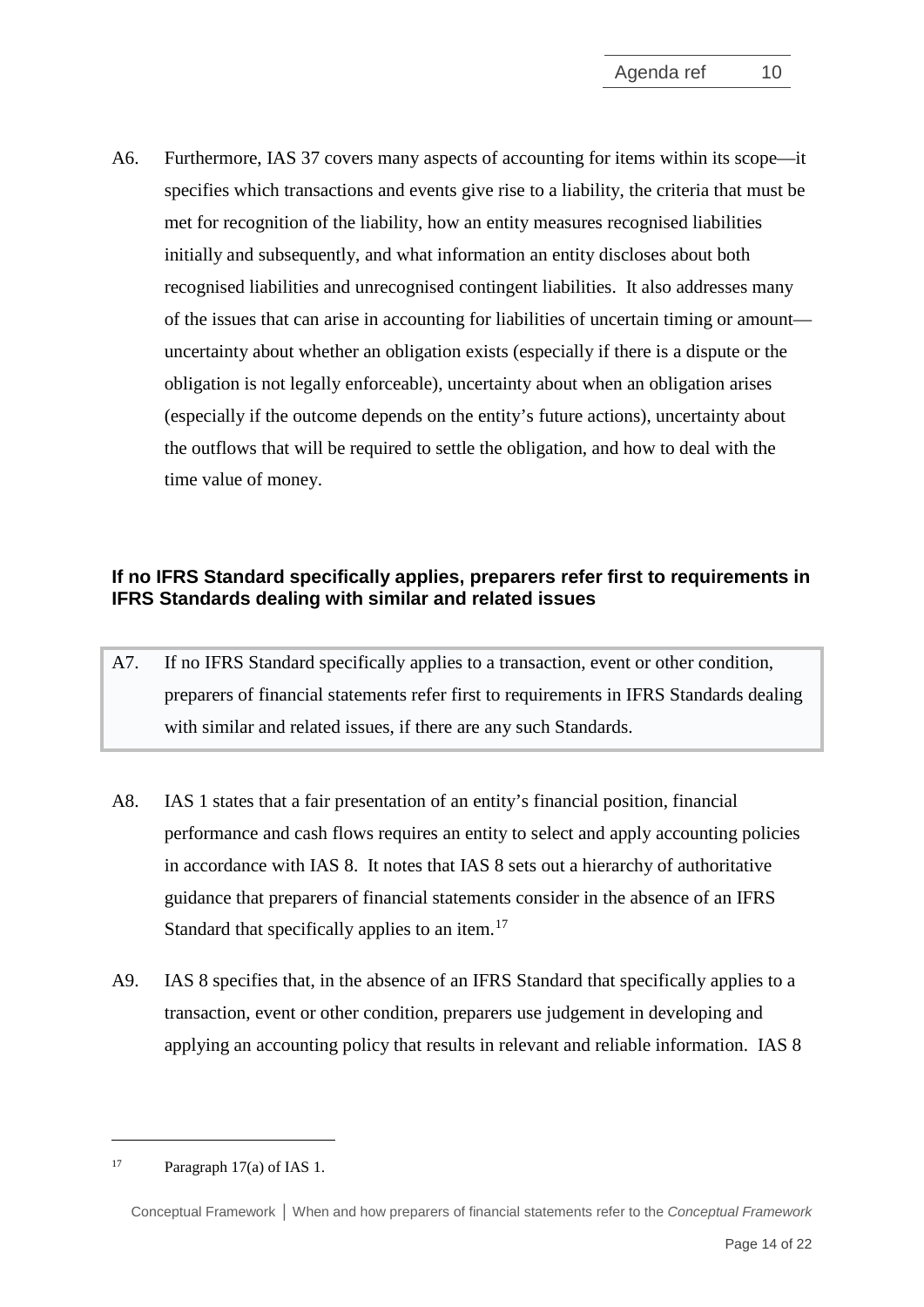goes on to specify that in making that judgement, preparers refer to, and consider the applicability of, in descending order:

- (a) the requirements in IFRS Standards dealing with similar and related issues; and
- (b) the definitions, recognition criteria and measurement concepts for assets, liabilities, income and expenses in the *Conceptual Framework*. [18](#page-14-0)
- A10. The phrase 'in descending order' creates the hierarchy. At the top of the hierarchy are IFRS Standards dealing with similar and related issues. The hierarchy means that, to the extent that there are applicable requirements in one or more IFRS Standards dealing with similar and related issues, preparers of financial statements develop an accounting policy by referring to those requirements, rather than to the definitions, recognition criteria and measurement concepts in the *Conceptual Framework*. Preparers may need to apply judgement in deciding whether there are IFRS Standards that deal with issues similar or related to those arising for the transaction under consideration.
- A11. The IFRS Interpretations Committee has stated that, in developing an accounting policy through analogy to requirements in an IFRS Standard dealing with similar and related issues, preparers of financial statements need to use their judgement in applying all aspects of the Standard that are applicable to the particular issue.<sup>[19](#page-14-1)</sup> (Those aspects could include disclosure requirements—see paragraph [A17.](#page-21-0))
- A12. The implications of the Committee's statement are that:
	- (a) it might be inappropriate to apply by analogy only some requirements in an IFRS Standard if other requirements in that Standard also relate to the transaction for which a policy is being developed; but
	- (b) it might not be necessary to apply all the requirements of the Standard.

<u>.</u>

Conceptual Framework **│** When and how preparers of financial statements refer to the *Conceptual Framework*

<span id="page-14-0"></span><sup>18</sup> Paragraphs 10–11 of IAS 8.

<span id="page-14-1"></span><sup>19</sup> IFRIC *Update*, March 2011, *Application of the IAS 8 hierarchy*.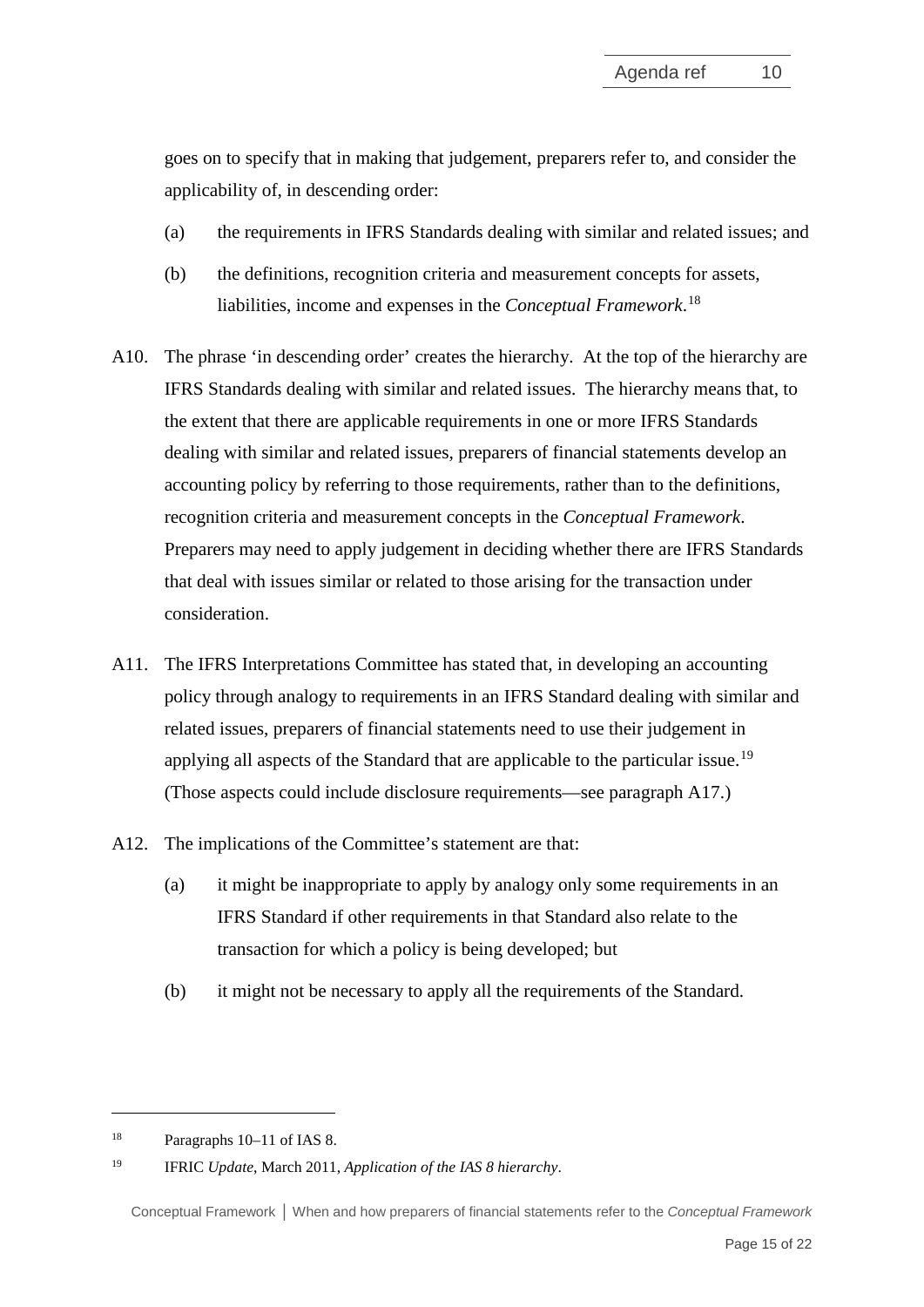#### **Example 3—Back-to-back commodity loans**

*The IFRS Interpretations Committee discussed this transaction in November 2016. [20](#page-15-0) It published its conclusions in March 2017[21](#page-15-1).* 

A bank borrows gold from one party (Contract 1) and then lends that gold to another party for the same term and for a higher fee (Contract 2). The bank enters into the two contracts in contemplation of each other but the contracts are not linked. In each contract, the borrower obtains legal title to the gold at inception and has an obligation to return, at the end of the contract, gold of the same quality and quantity as that received. Each borrower pays a fee to its lender over the term of the contract but there are no cash flows at the inception of the contract.

### **No IFRS Standard that specifically applies**

The preparers of the bank's financial statements might conclude that no IFRS Standard specifically applies to these contracts. They might judge that:

- (a) the contracts are not leases within the scope of IFRS 16 *Leases*. They are not dependent on the use of an identified asset—each borrower may return gold different from that borrowed;
- (b) the contracts are not within the scope of IFRS 9 *Financial Instruments*. Gold is a commodity not a financial asset.<sup>[22](#page-15-2)</sup> IFRS 9 applies to some contracts to buy or sell a non-financial item<sup>[23](#page-15-3)</sup> but the contracts in this example are contracts to lend gold, not to buy or sell it.
- (c) the gold borrowed by the bank is not within the scope of IAS 2 *Inventories*. It is not (i) an asset held for sale; (ii) an asset in process of production for sale or (iii) material or supplies to be consumed.<sup>[24](#page-15-4)</sup>
- (d) the bank's obligation to return gold to its lender is not a liability within the scope of IAS 37 *Provisions, Contingent Liabilities and Contingent Assets*. It is not 'a liability of uncertain timing or amount' because the

-

<span id="page-15-0"></span><sup>20</sup> IFRS Interpretations Committee Meeting, November 2016, [Agenda Paper 10](https://www.ifrs.org/-/media/feature/meetings/2016/november/ifrs-ic/commodity-loans/ap10-commodity_loans.pdf) *Commodity Loans*.

<span id="page-15-1"></span><sup>21</sup> IFRIC *Update*[, March 2017, Committee's agenda decisions,](https://www.ifrs.org/-/media/feature/news/updates/ifrs-ic/2017/ifric-update-march-2017.pdf) *Commodity Loans*.

<span id="page-15-2"></span><sup>22</sup> Guidance on implementing IFRS 9 *Financial Instruments*, Section B Definitions, B1 *Definition of a financial instrument: gold bullion*.

<span id="page-15-3"></span><sup>23</sup> Paragraph 2.4 of IFRS 9.

<span id="page-15-4"></span><sup>24</sup> Paragraph 6 of IAS 2 *Inventories*.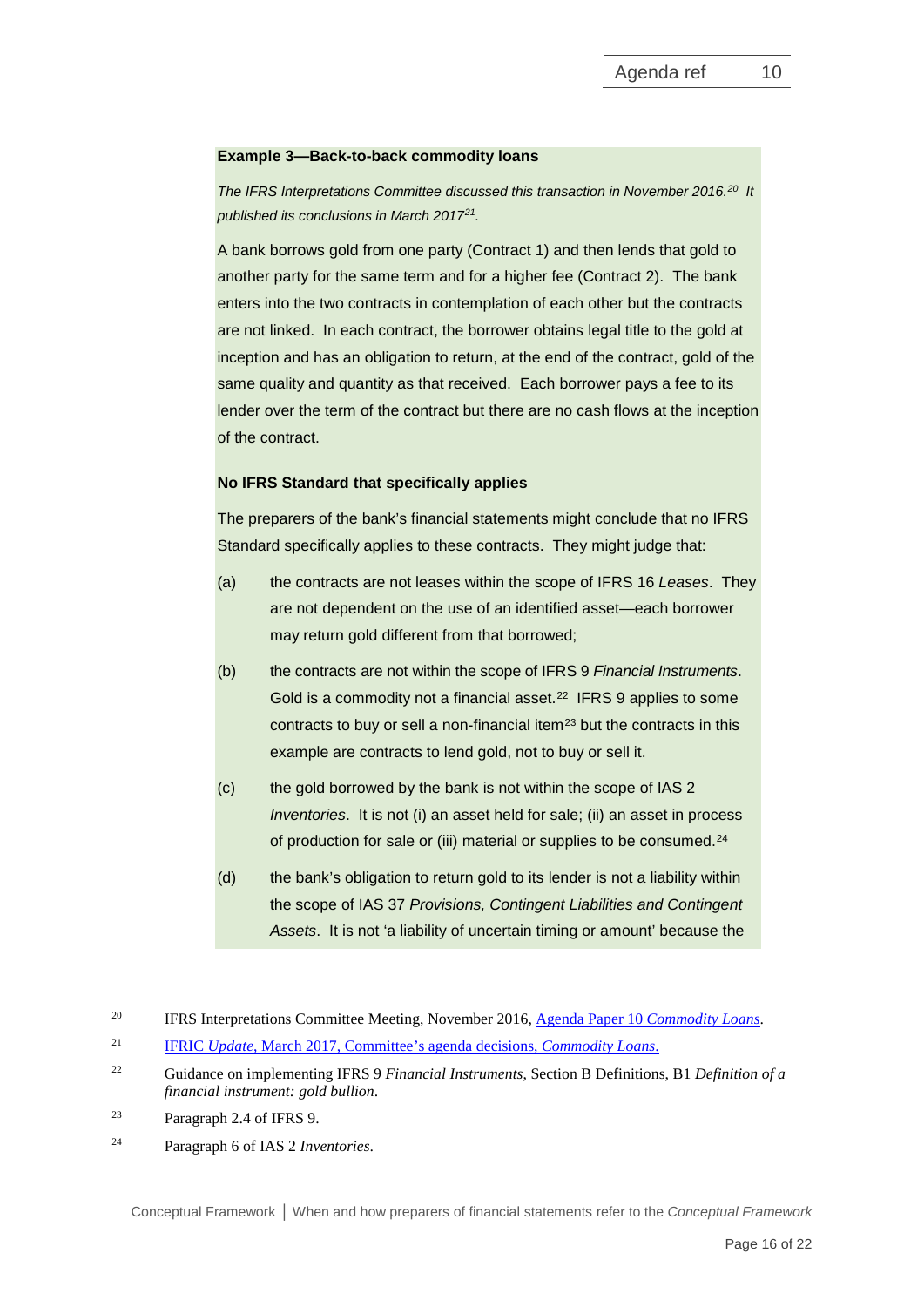contract between the bank and its lender leaves no uncertainty about the timing of the return or the quantity of gold to be returned.<sup>[25](#page-16-0)</sup>

## **Requirements in IFRS Standards dealing with similar and related issues**

Several IFRS Standards might be viewed as dealing with similar and related issues. For example:

- (a) IFRS 9 specifies requirements for financial assets that are borrowed or loaned under an agreement to return the same or substantially the same asset to the transferor. It includes requirements for both transferors $26$  and transferees $27$ .
- (b) IFRS 16 specifies requirements for entities (intermediate lessors) that lease the right to use an underlying asset for a period of time from another party (the head lessor) and sublease the right to use that asset to a third party for all or part of that time.<sup>[28](#page-16-3)</sup>
- (c) IAS 2 specifies requirements for inventories purchased by an entity and IFRS 15 specifies requirements for contracts to sell an asset and repurchase either that asset or one that is substantially the same as that asset.[29](#page-16-4)

### **Conceptual Framework**

The definitions of an asset and a liability in the 2018 *Conceptual Framework* focus on identifying an entity's rights and obligations. So, if the bank were to apply those definitions, it might:

- (a) recognise as an asset its right under Contract 2 to receive back the quantity and quality of gold it had lent to its borrower; and
- (b) recognise as a liability its obligation under Contract 1 to return to its lender the same quantity and quality of gold.

-

Conceptual Framework **│** When and how preparers of financial statements refer to the *Conceptual Framework*

<span id="page-16-0"></span><sup>25</sup> Paragraph 10 of IAS 37.

<span id="page-16-1"></span><sup>&</sup>lt;sup>26</sup> Paragraphs  $3.2.6(b)$  and  $B3.2.16(b)$  of IFRS 9.

<span id="page-16-2"></span><sup>27</sup> Paragraph 3.2.15 of IFRS 9.

<span id="page-16-3"></span><sup>28</sup> IFRS 16 *Leases*, specifically requirements in paragraphs 22–60 (lessee accounting), paragraphs 61–97 (lessor accounting) and paragraph B58 (specific requirement for classification of a sublease by intermediate lessor).

<span id="page-16-4"></span><sup>29</sup> Paragraphs B64–B69 of IFRS 15 *Revenue from Contracts with Customers*.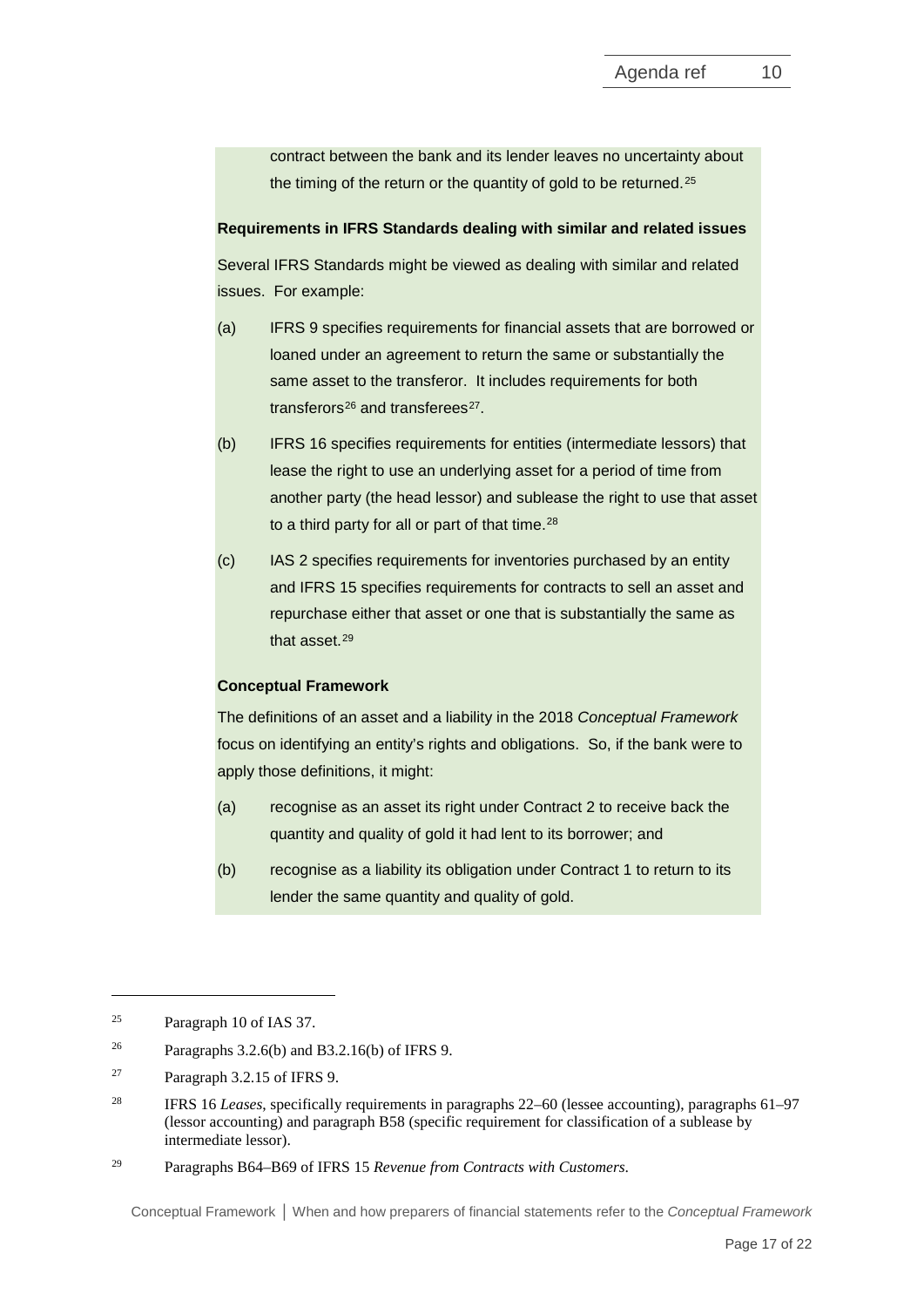### **IFRS requirements**

The preparers of the bank's financial statements might conclude that:

- (a) no IFRS Standard specifically applies to these contracts, but
- (b) there are IFRS Standards dealing with similar and related issues.

If the preparers reach this conclusion, they develop an accounting policy for the contracts by referring first to applicable requirements in one (or more) of the IFRS Standards dealing with similar and related issues. The preparers use their judgement in applying all aspects of the Standard(s) that are applicable to those issues, including applicable disclosure requirements.

The policy developed might not be the same as one that the preparers would have developed if they had instead referred to the *Conceptual Framework* definitions.

## **Preparers refer to the** *Conceptual Framework* **if no IFRS Standard specifically applies and there are no IFRS Standards dealing with similar or related issues**

- A13. Preparers of financial statements refer to the definitions, recognition criteria or measurement concepts in the *Conceptual Framework* if both:
	- (a) no IFRS Standard specifically applies to a transaction, event or other condition; and
	- (b) no IFRS Standards deal with similar or related issues.
- A14. For some transactions, events or conditions, there could be several issues to consider in developing an accounting policy. For some of those issues there might be an IFRS Standard dealing with similar or related issues, whereas for others there might be no such Standard. In such situations, preparers of financial statements might refer to requirements in an IFRS Standard for some issues and to concepts in the *Conceptual Framework* for other issues.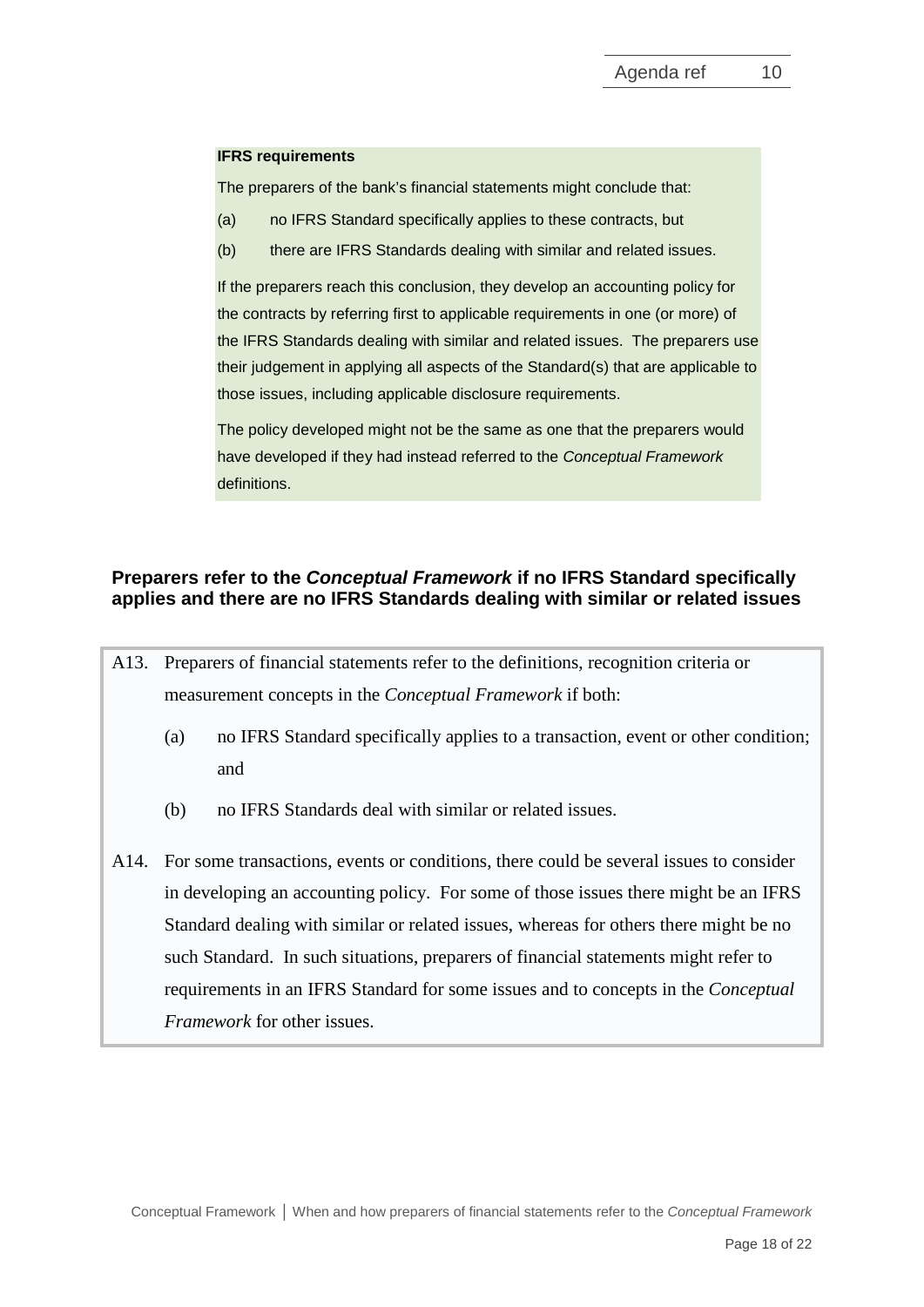#### **Example 4—Tax deposit**

*The IFRS Interpretations Committee discussed in March 2018 and May 2018 an agenda request relating to an example like this one.*[30](#page-18-0) *It has not yet published a tentative agenda decision.*

An entity and a tax authority dispute whether the entity is required to pay a particular tax. The tax is not an income tax so it is not within the scope of IAS 12 *Income Taxes*. Any liability or contingent liability to pay the tax is instead within the scope of IAS 37 *Provisions, Contingent Liabilities and Contingent Assets*.

Taking account of all available evidence, the preparers of the entity's financial statements judge it probable that the entity will not be required to pay the tax it is more likely than not that the dispute will be resolved in the entity's favour. So applying IAS 37, the entity discloses a contingent liability and does not recognise a liability.

To avoid possible penalties, the entity has deposited the disputed amount with the tax authority. Upon resolution of the dispute, the tax authority will either refund the deposit to the entity (if the dispute is resolved in the entity's favour) or use the deposit to settle the entity's liability (if the dispute is resolved in the tax authority's favour).

### **Decisions required in developing an accounting policy**

In developing an accounting policy for the tax deposit, preparers of the entity's financial statements need to decide:

- (a) whether the deposit gives rise to a contingent asset, an asset or neither; and
- (b) if the deposit gives rise to an asset, whether the entity recognises that asset and, if so, how it measures and presents the asset and what information it discloses about the asset.

<span id="page-18-0"></span><sup>30</sup> IFRS Interpretations Committee meeting May 2018, Agenda Paper 2 *[Payments relating to taxes other](https://www.ifrs.org/-/media/feature/meetings/2018/may/ifric/ap02-payments-relating-to-taxes-other-than-income-tax.pdf)  [than income tax](https://www.ifrs.org/-/media/feature/meetings/2018/may/ifric/ap02-payments-relating-to-taxes-other-than-income-tax.pdf)*.

Conceptual Framework **│** When and how preparers of financial statements refer to the *Conceptual Framework*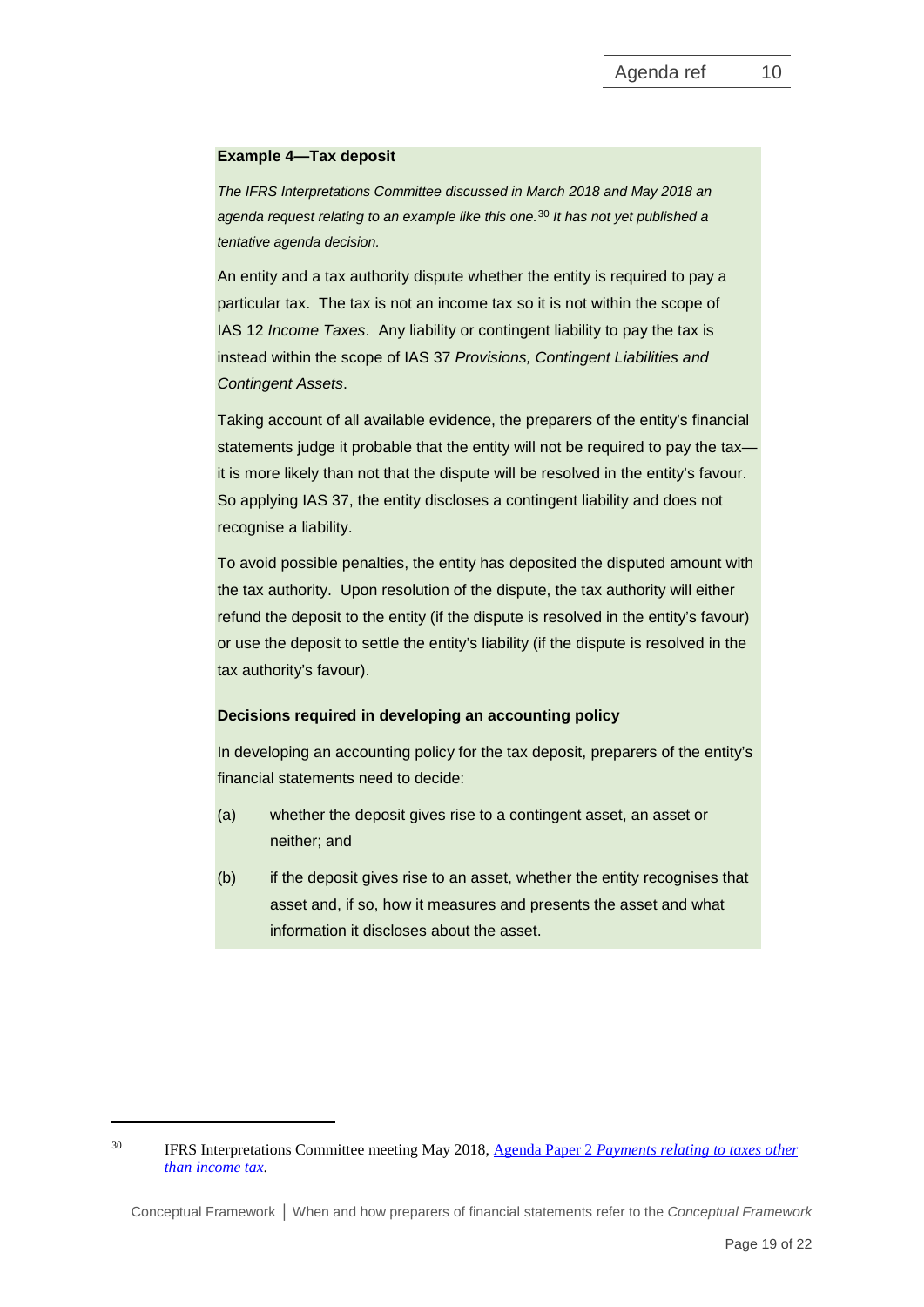#### **Whether the deposit gives rise to an asset, a contingent asset or neither**

IAS 37 defines a contingent asset as a possible asset whose existence will be confirmed only by uncertain future events not wholly within the control of the entity. If the tax deposit gives rise to a contingent asset, the requirements of IAS 37 apply to that contingent asset: the tax deposit is recognised as an expense unless an inflow of economic benefits—in this case, a refund of the deposit—is virtually certain.[31](#page-19-0)

If the tax deposit instead gives rise to an asset, it may be that no IFRS Standard specifically applies to the asset. For example:

- (a) it is likely that the asset would be a monetary asset. If so, it would not be within the scope of IAS 38 *Intangible Assets*, which defines an intangible asset as a non-monetary asset.<sup>[32](#page-19-1)</sup>
- (b) unless the asset has arisen from a contract, it would not be within the scope of IFRS 9 *Financial Instruments*.

In the absence of an IFRS Standard that specifically applies, preparers of the entity's financial statements consider first whether any IFRS Standards deal with issues similar or related to those that arise for the tax deposit.

The preparers might conclude that there are no such Standards. IAS 38 *Intangible Assets* includes a definition of an asset and requirements to apply in assessing whether particular types of expenditure give rise to assets. However, the assets within the scope of IAS 38 are non-monetary assets and the issues that IAS 38 addresses primarily concern separability from goodwill and uncertainty about the probability or amount of potential future economic benefits. The issues to consider for the tax deposit are different—the economic benefits are a determinable amount and the uncertainty relates to whether the entity will receive a refund.

If the preparers conclude that no IFRS Standard deals with similar or related issues, they refer to and consider the applicability of the asset definition and supporting concepts in the *Conceptual Framework*. Of particular note are that:

(a) the asset definition in the 2018 *Conceptual Framework* requires an entity to have a right that has the potential to produce economic benefits, and

<span id="page-19-0"></span><sup>31</sup> Paragraphs 10 and 31–35 of IAS 37.

<span id="page-19-1"></span><sup>32</sup> Paragraph 8 of IAS 38 *Intangible Assets*.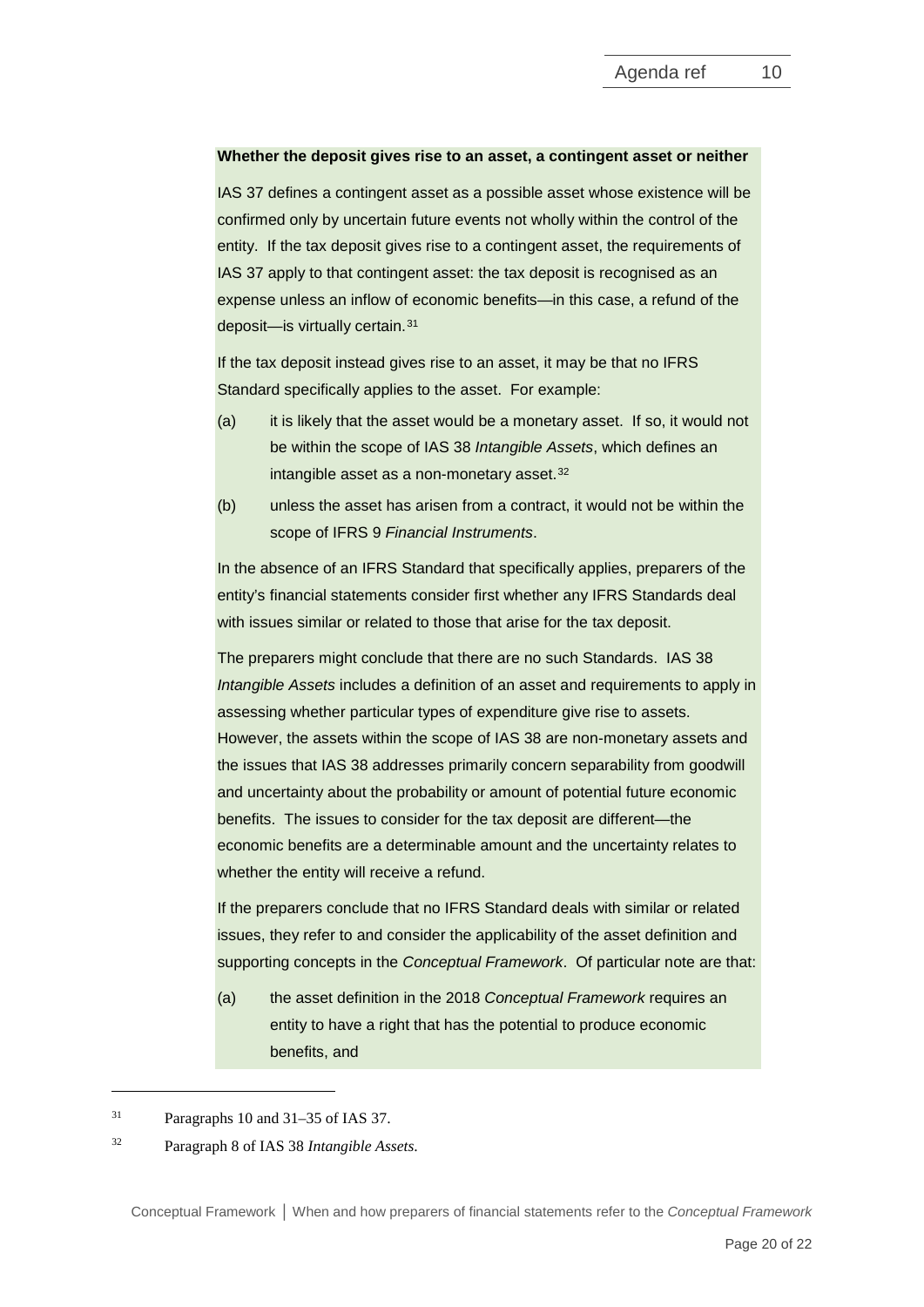(b) the 2018 *Conceptual Framework* identifies various ways in which a right could produce economic benefits for an entity. One of those ways is by enabling the entity to extinguish liabilities.<sup>[33](#page-20-0)</sup>

Applying those concepts leads to a conclusion that the entity has a right that will produce economic benefits irrespective of the outcome of the dispute with the tax authority—if the outcome is favourable to the entity, the economic benefits will be the cash refund; if the outcome is unfavourable, the economic benefits will be the use of the deposit to settle the entity's tax liability. Although there is uncertainty about the form of the economic benefits, there is no uncertainty about the entity's right to obtain benefits in one form or the other. Consequently, applying the 2018 *Conceptual Framework* asset definition and supporting concepts leads to a conclusion that the tax deposit gives rise to an asset. It is an asset, not contingent (possible) asset because there is no uncertainty about whether the asset exists.

### **Recognising, measuring, presenting and disclosing the tax deposit asset**

If the preparers of the entity's financial statements conclude that the tax deposit gives rise to an asset, they need to decide whether the entity recognises that asset and, if so, how it measures and presents the asset and what information it discloses about the asset.

If there is no IFRS Standard that specifically applies to the asset, the preparers apply the IAS 8 hierarchy. They identify the issues that arise in making decisions about recognition, measurement, presentation and disclosure of the tax deposit asset and refer first to any IFRS Standards dealing with similar and related issues. The preparers could, for example, refer to and consider the applicability of requirements for financial assets in IFRS 9 and requirements for income tax assets in IAS 12.

To the extent that there are IFRS Standards dealing with similar and related issues, the preparers develop accounting policies for recognising, measuring, presenting and disclosing the deposit asset by reference to applicable requirements in one (or more) of those Standards. The preparers use their judgement in applying all aspects of the Standard(s) that are applicable to those issues. To the extent that no IFRS Standards deal with similar or related issues, the preparers refer to the *Conceptual Framework*.

-

<span id="page-20-0"></span><sup>33</sup> Paragraphs 4.14 and 4.16(e) of the 2018 *Conceptual Framework*.